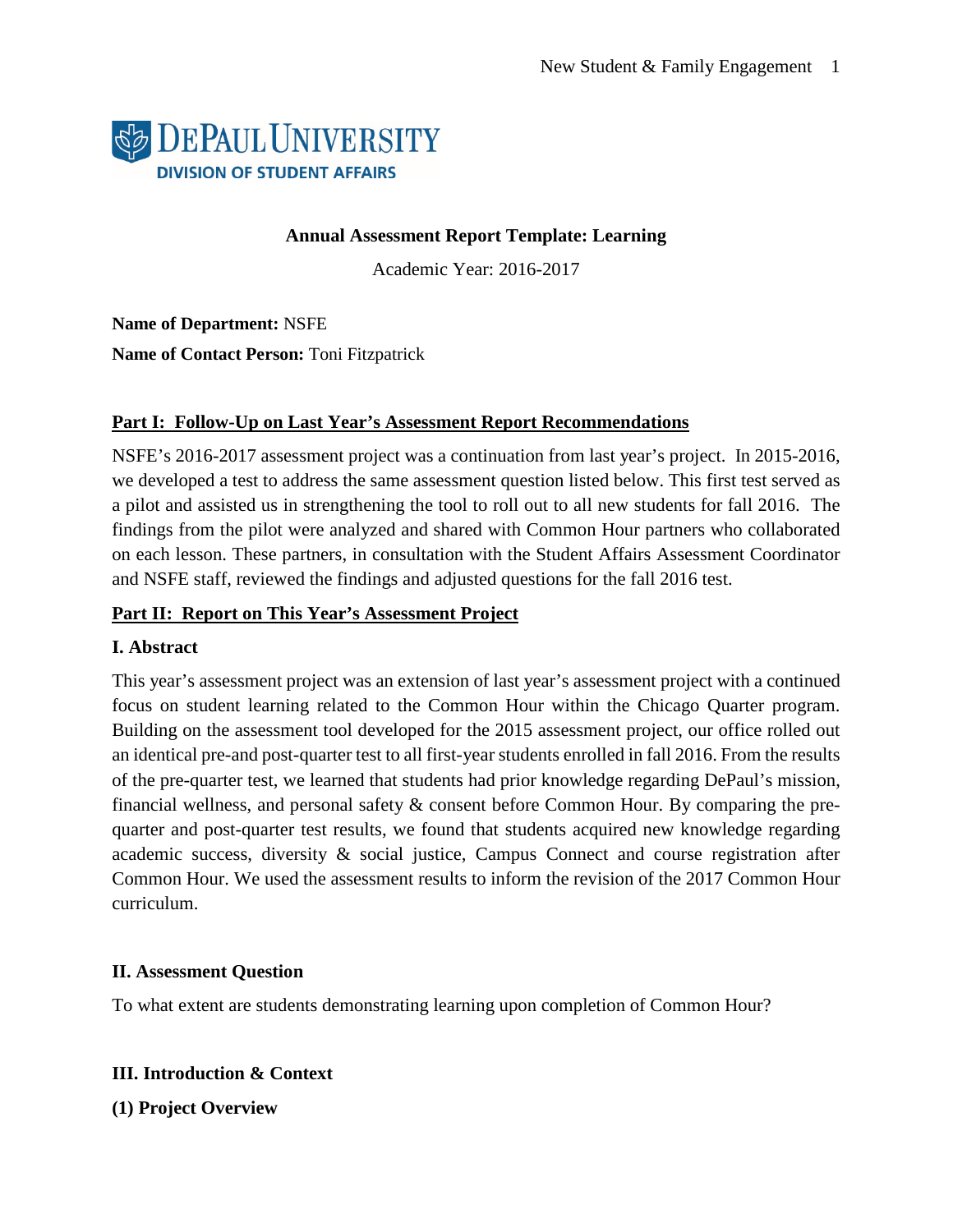The goal of our assessment project was to evaluate student learning related to Common Hour. A pre-quarter test was used to assess students' knowledge prior to starting at DePaul and then the identical post-quarter test (see Appendix A for test) was used after the fall quarter to assess students' knowledge after completing the Common Hour. By comparing the results of the pre and post-quarter test we were able to see changes in student knowledge.

# **(2) Learning Outcomes Assessed**

**Program Learning Outcome:** New students who participate in the Chicago Quarter program will identify university resources and learn relevant strategies to help navigate their transition to DePaul.

**Departmental Learning Outcome**: Students who participate in the Office of New Student and Family Engagement programs and activities will utilize appropriate academic and social resources to navigate their transition to DePaul.

# **(3) Context for This Year's Report**

The Chicago Quarter is a required credit-bearing course all new freshmen complete during their first quarter on campus. New Student & Family Engagement is responsible for the Common Hour portion of the program which supports students' academic and social transition to the university by providing education and information on university life, resources, and how to be a successful student. While this assessment project does not measure literal resources and strategies, it measures content knowledge that is the conceptually linked to university resources and relevant strategies as articulated in our learning outcome statement. The Common Hour is central to the mission of NSFE and to understand how well we are meeting our mission it was critical to develop an understanding of student learning related to Common Hour. Additionally, this project directly addresses Vision 2018 outcome 1A. to focus the entire university community on student learning and success.

As referenced in last year's report, this assessment project connects to existing literature on firstyear student success. Kuh's (2008) research has proved and validated the impact of first year seminar courses on a broad level. This research allows us to have a sense of confidence in the impact of the Chicago Quarter, but also challenges us to seek to better understand the impact of the program within the context of a DePaul education. In order to do so, we used a pre and postquarter test to assess student learning and evaluate the Common Hour curriculum. This method has been proved to be effective by empirical research and is widely used in many higher-education assessment projects. For example, Germain, Jacobson, and Kaczor (2000) used the pre-and posttest to assess students' learning in the first year experiences classes at State University of New York, Albany.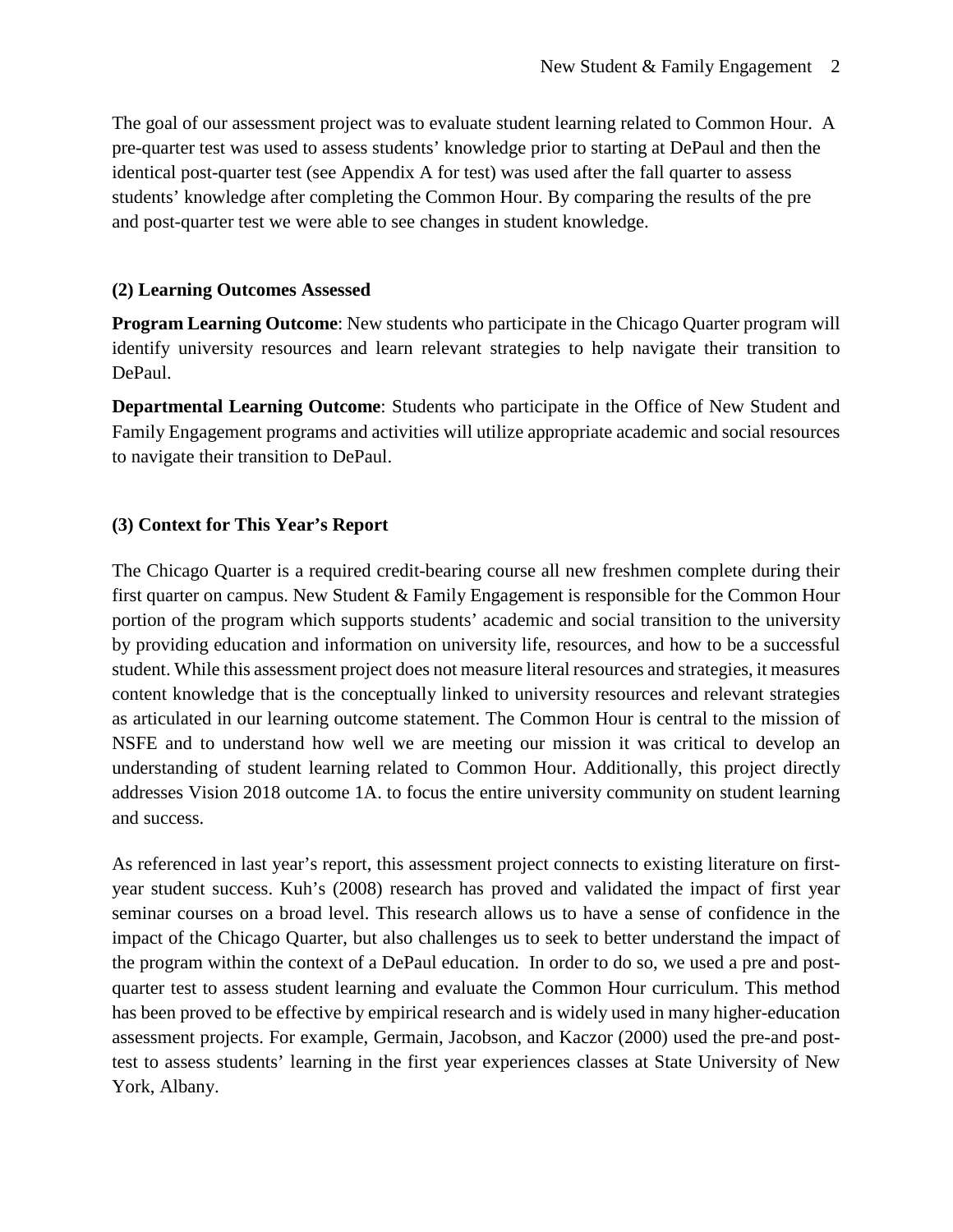#### **IV. Data Collection & Methodology**

#### **(1) Population and Sample**

The population for our project was all new students starting at DePaul in fall 2016 as these were the students who would be completing a Chicago Quarter course in the fall. New student enrollment for fall 2016 was 2,459 and all students in this group were invited to participate in our assessment project. A detailed breakdown of our sample is below and can be found in Appendix B.

#### **(2) Data Collection**

The pre and post-quarter test was emailed to all (2,459) first-year students enrolled for fall 2016. The pre-quarter test was sent to students between August and September 2016, after new student orientation and before the start of the fall quarter. 1017 students opened the pre-quarter test, of which 747 students completed it. Then after the fall quarter between November and December 2016, we sent an identical post-quarter test to students. 787 students opened the post-quarter test, of which 535 respondents completed the test. 281 respondents completed both the pre and post-quarter test, and these students are considered the "matched sample". A detailed breakdown of the sample is graphically represented in appendix a.

#### **(3) Data analysis**

Chen Kang, a graduate intern at New Student & Family Engagement, conducted the data analysis. The analysis process consisted of three parts: data analysis for all pre-quarter test responses, all post-quarter test responses, and the matched sample with students who completed both pre- and post-quarter tests. The pre- and post-quarter test data was analyzed in two ways. First, descriptive statistics (i.e., frequencies and percentages) were calculated for how many students identified 1) the correct choice (the accuracy rate of each question) and 2) each incorrect choice for every test question. We determined that a 70%-or-higher accuracy rate indicates "acceptable performance", or sufficient knowledge for each question (see Appendix C). Second, descriptive statistics (i.e., frequencies, percentages, and means) were calculated for how many questions students correctly identified on the entire test. These statistics were generated from the sub-set of students who answered all 22 questions on the pre- or post-test. It was determined that 70%-or-higher of the 22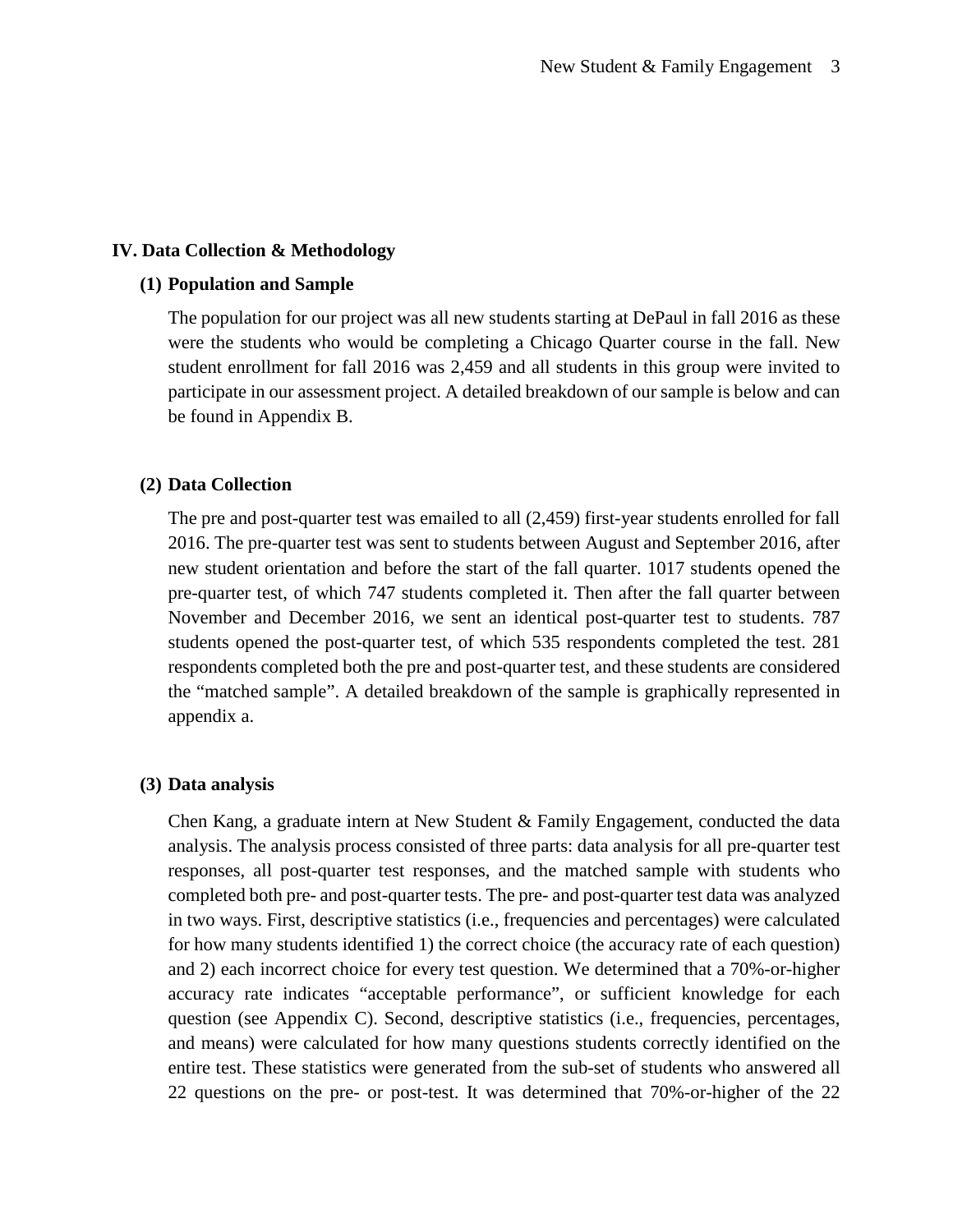questions (i.e. 16 questions or more) correctly answered would indicate "acceptable performance" or successful knowledge on the whole test.

Matched sample data was analyzed in two different ways. First, descriptive statistics (i.e., frequencies and percentages) were calculated for how many students identified 1) the correct choice (the accuracy rate of each question) for every test question, 2) each incorrect choice for every test question and, 3) the overall accuracy rate for both the pre-and postquarter test. By comparing the accuracy rate in the pre and post-quarter test, we were able to see whether students demonstrated an increase in their knowledge on each question and the overall test. However, we also wanted to know if the increase in students' knowledge was statistically significant. Therefore, in the second step, we conducted inferential statistics (i.e. McNemar's Test) to assess if a statistically significant change occurred based on each student's pre and post-quarter test responses.

## **V. Participant Consent**

Students who chose to participate had the option of not completing the test or stopping their participation at any point during the test. In the email we sent to students we explained why we were collecting the data and shared how we hoped to learn more about Common Hour for future improvements to the curriculum and program. Formal consent was not obtained.

# **VI. Data & Findings**

### **(1) Response Rate and Demographics**

As mentioned above, the test was sent to all 2459 new students. 1017 participated in the pre-quarter test, with a response rate of 41.4%, while 787 participated in the post-quarter test, with a response rate of 32.0%. The response rate for the matched sample (281 students) is 11.4%.

Our matched sample demographics were as follows: 71% female and 29% male; 56% enrolled in Discover Chicago and 44% enrolled in Explore Chicago; 66% Caucasian, 28% students of color, 3% international students, and 3% of student who did not disclose.

# **(2) Key findings**

Based on the threshold of acceptable performance (i.e., 70%-or-higher accuracy rate), the 22 test questions can be divided into three categories:

1) Category 1: Questions with an accuracy rate above the 70% threshold in the pre-quarter test. For topics associated with these questions, the data demonstrates that students came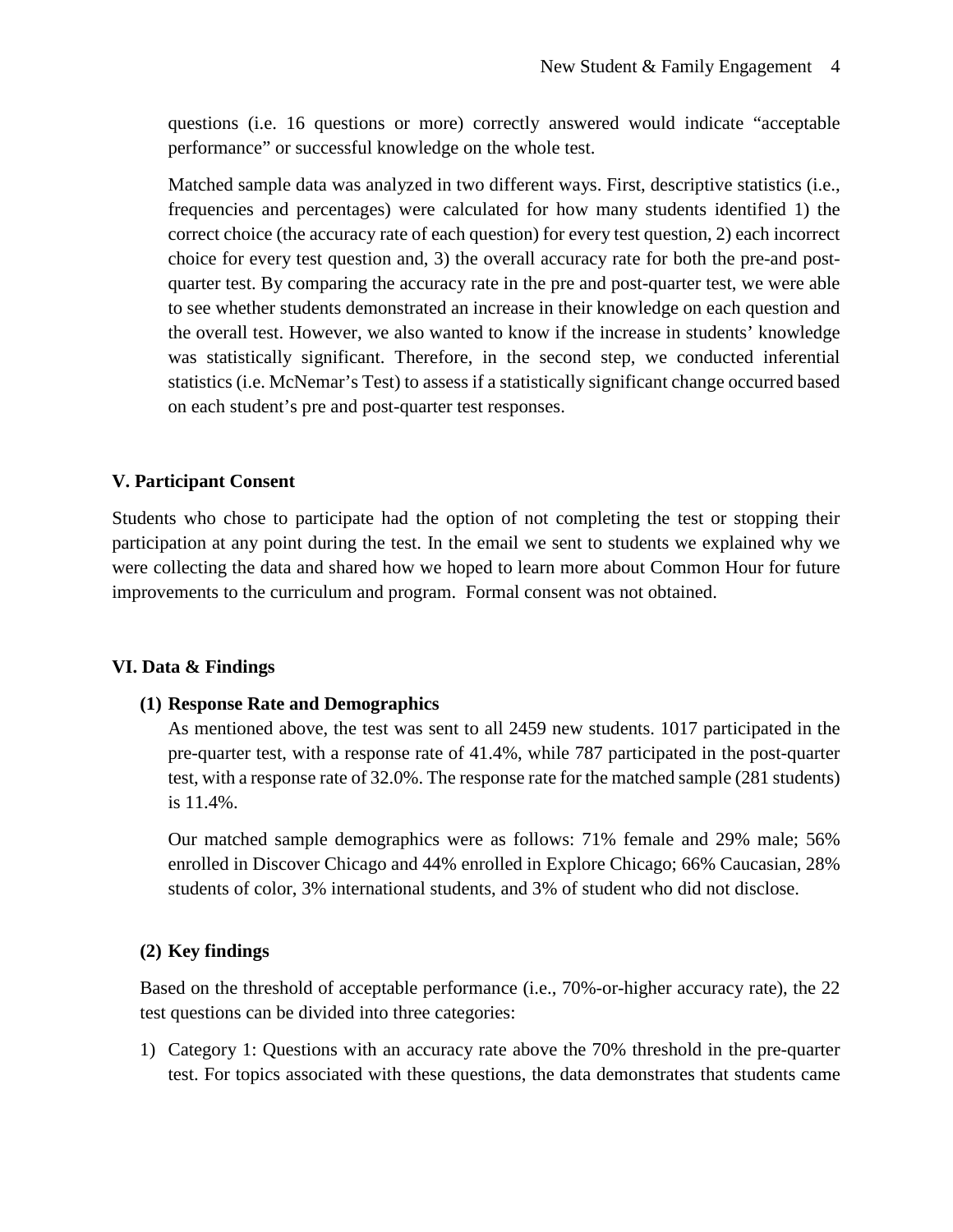to DePaul with sufficient relevant knowledge. The lessons and question topics are highlighted below and can be found in the blue shade area of the table in Appendix D.

- Lesson: Sense of Belonging
	- o Question Topic(s):
		- **•** Defining Characteristics of DePaul University
		- **Vincentian Question**
- Lesson: University Technology & Registration
	- o Question Topic(s):
		- To-Do's in Campus Connect
		- Advisory Information in Campus Connect
- Lesson: Financial Fitness
	- o Question Topic(s):
		- Creating a Budget
		- **Student Loans**
- Lesson: Involvement & Leadership
	- o Question Topic(s):
		- $\blacksquare$  Benefits of Involvement
- Lesson: Health & Wellness
	- o Question Topic(s)
		- Harm Reduction Strategies
		- **•** Definition of Consent
		- Bystander Intervention Strategies
- 2) Category 2: Questions with an accuracy rate below the threshold in the pre-test but above the threshold in the post-test. These are areas where the data demonstrates gains in student knowledge after Common Hour. The lessons and question topics are highlighted below and can be found in the orange shade area of the table in Appendix D.
	- Lesson: University Technology & Registration
		- o Question Topic(s):
			- Course Cart Date in Campus Connect
			- Planning for Next Quarter
	- Lesson: Diversity & Social Justice
		- o Question Topic(s):
			- Definition of Privilege
			- Definition of Oppression
	- Lesson: Academic Success
		- o Question Topic(s):
			- Academic Support Resources
			- Strategies for Exploring Major & Career
			- **Strategies for Academic Success**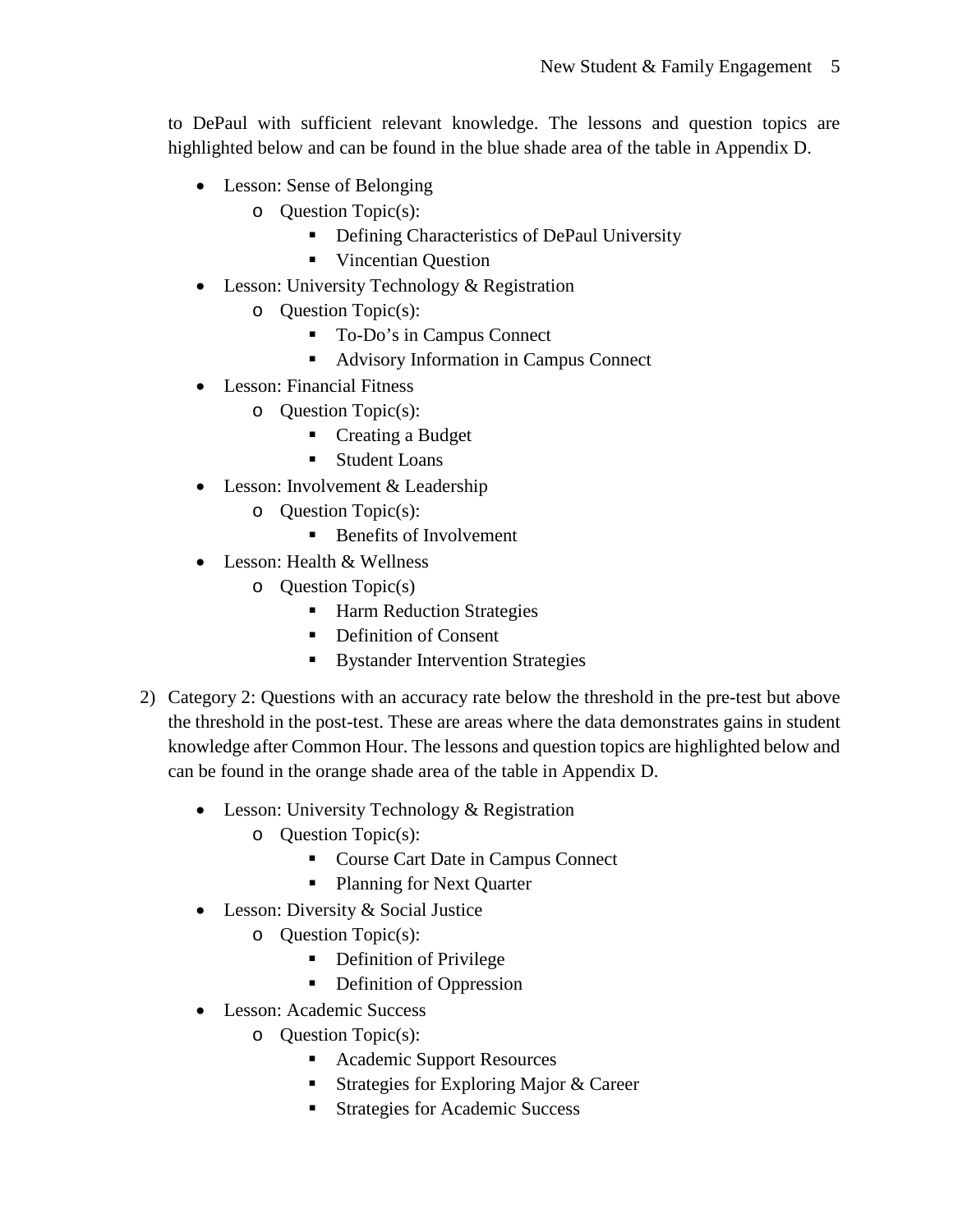- 3) Category 3: Questions with an accuracy rate below the threshold in both the pre and posttest. These are the areas where the data demonstrates student knowledge was insufficient both before and after Common Hour. The lessons and question topics are highlighted below and can be found in the purple shade area of the table in Appendix D.
	- Lesson: Sense of Belonging
		- o Question Topic(s):
			- Scarred Coin Mission Story
	- Lesson: University Technology & Registration
		- o Question Topic(s):
			- Enrollment Dates
			- **Location of Degree Progress Report, Transcripts, and Major in** Campus Connect
	- Lesson: Education & Career Planning
		- o Question Topic(s):
			- Role of the Office for Academic Advising Support
	- Involvement & Leadership
		- o Question Topic(s):
			- **•** Definition of Socially Responsible Leadership

Again, a complete graphic representation of these three categories can be found in Appendix D.

A McNemar's Test was used to further investigate whether increases in students' knowledge were statistically significant (see Appendix E for graphic overview). By comparing students' responses in the pre-quarter and post-quarter test, we found the following:

- For the seven questions where students did not demonstrate sufficient knowledge before Common Hour but gained sufficient knowledge after Common Hour (Category 2 above), the increase in knowledge was statistically significant. These were questions related to the following lessons: University Technology & Registration, Diversity & Social Justice, and Academic Success.
- For all the questions related to the Financial Fitness and Health  $&$  Wellness lessons, since their accuracy rates in the pre-quarter test were already above 70%, there is little space for further increase in knowledge, and thus the increase was not statistically significant.
- Overall, out of 22 test questions, students demonstrated a statistically significant increase in knowledge for a total of 12 questions. These were the questions related to the following lessons: University Technology & Registration, Diversity & Social Justice, Academic Success, Sense of Belonging, and Education & Career Planning.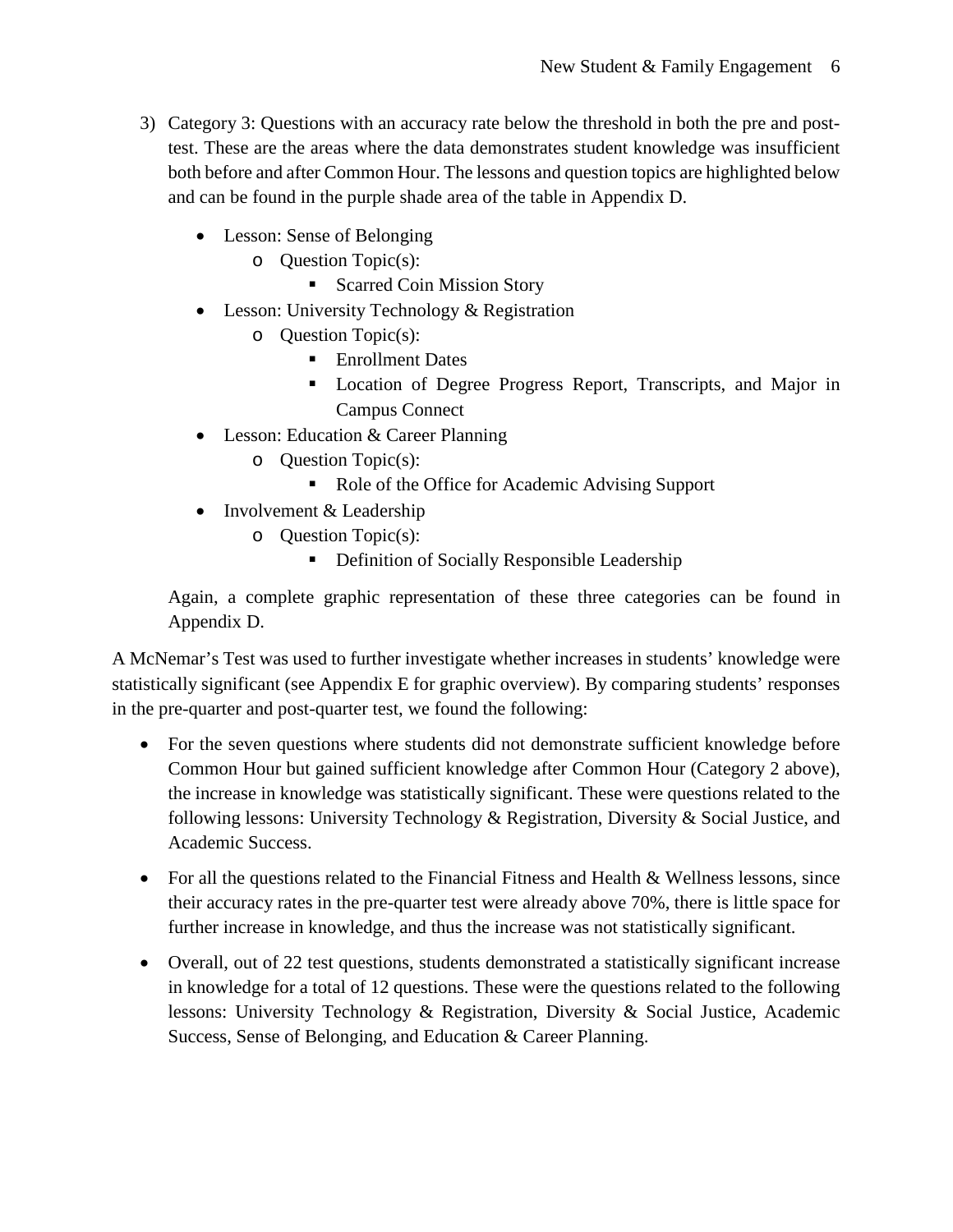For the matched sample, in the pre-quarter test, on average students answered **14.8** questions accurately; in the post-quarter test, on average students answered **16.8** questions accurately. As mentioned earlier, 70% of the 22 questions correctly answered would indicate "acceptable performance" on the test. Out of the 281 respondents, **126** students (44.8%) met or exceeded this threshold in the pre-quarter test, while **199** (70.8%) students met or exceeded this threshold in the post-quarter test.

| <b>Program Level</b><br><b>Learning Outcome</b>                                                                                                                                             | <b>Department Level Learning</b><br><b>Outcome</b>                                                                                                                                                                   | Number of<br><b>Students</b><br><b>Assessed</b> | Number of<br><b>Students with</b><br><b>Acceptable or</b><br><b>Better</b><br>Performance* |
|---------------------------------------------------------------------------------------------------------------------------------------------------------------------------------------------|----------------------------------------------------------------------------------------------------------------------------------------------------------------------------------------------------------------------|-------------------------------------------------|--------------------------------------------------------------------------------------------|
| New students who<br>participate in the Chicago<br>Quarter program will<br>identify university resources<br>and learn relevant strategies<br>to help navigate their<br>transition to DePaul. | Students who participate in the<br>Office of New Student and Family<br>Engagement programs and<br>activities will utilize appropriate<br>academic and social resources to<br>navigate their transition to<br>DePaul. | 281                                             | 199                                                                                        |

**Table 2: Learning Outcomes and Acceptable Performance**

70% of the 22 questions correctly answered indicates "acceptable performance" on the survey. The number above is drawn from our matched sample.

# **VII. Discussion & Interpretation of Findings**

Our assessment project provided a clear sense of what students already knew prior to Common Hour which brought to light content areas that were redundant within the curriculum. As you can see from the Table 4 in Appendix F students were able to correctly answer a variety of questions related to DePaul's mission, involvement on campus, campus connect functions, financial wellness, and health and wellness. All of these areas were being covered during lessons within the Common Hour.

Additionally, our assessment project allowed us to identify where Common Hour influenced student learning. In Table 3 in Appendix E you can see the areas where students did not meet the threshold of acceptable performance prior to Common Hour, but then did meet the threshold after Common Hour. These were the questions related to diversity and social justice, academic success, and campus connect functions. When we took a closer look at the teaching methods within these lessons to see what may have contributed to the learning we found that each of these lessons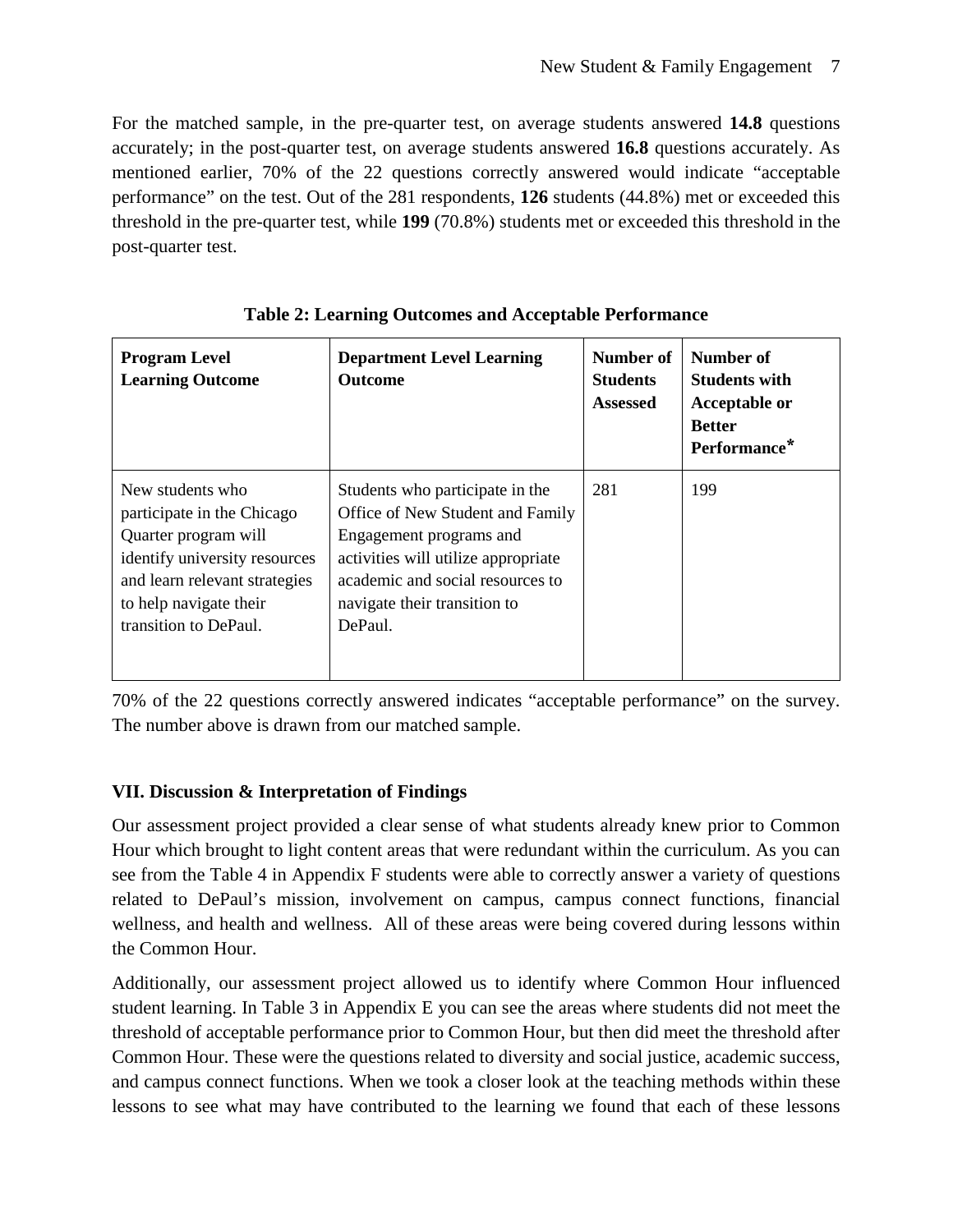incorporated discussion, reflection, and in-class activities. These findings align with best practice in teaching and learning and are methods we thoughtfully infused in the new curriculum.

It is also important to note there were several areas where students did not meet the threshold of acceptable performance before or after Common Hour. These were the questions on socially responsible leadership, the scarred coin story (related to DePaul's mission), the service provided by the Office for Academic Advising Support, and one question on Campus Connect functions. As we revised the curriculum we had to consider where and how we could incorporate this content into the curriculum and also consider if the content could successfully be mastered within the timeframe of Common Hour.

Finally, there were several limitations to our project that are worth noting. First, students prior knowledge varies widely and students' experience during and after the first quarter include a wide variety of experiences that influence student learning inside and outside the classroom. With this in mind, we cannot determine causality with our project. Additionally, the sample size limited our ability to make meaningful comparisons between subgroups (e.g. race, gender, course type). Last year's project allowed us to fine tune the items on the test, but some items within the tool could have been further strengthened in this year. It is important to recognize these limitations, but nonetheless the method allowed us to examine learning over time.

## **I. Recommendations and Plans for Action**

### **Recommendations**

- Revise the Common Hour curriculum in the following ways:
	- Remove redundant content and draw on students' pre-quarter knowledge to expand their learning.
	- Prioritize and refine the content based on what is most critical for new students to know and experience in during their first quarter.
	- Utilize active learning strategies and reflection across the curriculum to increase student learning.
	- Integrate content within and across Common Hour to provide students with a true curriculum.
	- Expand content on metacognition and learning strategies (previously part of one lesson within the curriculum) to further support students' academic success beyond the Chicago Quarter.
	- Develop and add content to shift the end of the curriculum on students' plans for the remainder of their DePaul experience.

### **Action Plan & Sharing Results**

• Staff in New Student & Family Engagement led the curriculum revision process during the fall, winter, and spring quarters of the 2016-2017 academic year. The assessment project was one component of the process and results of the project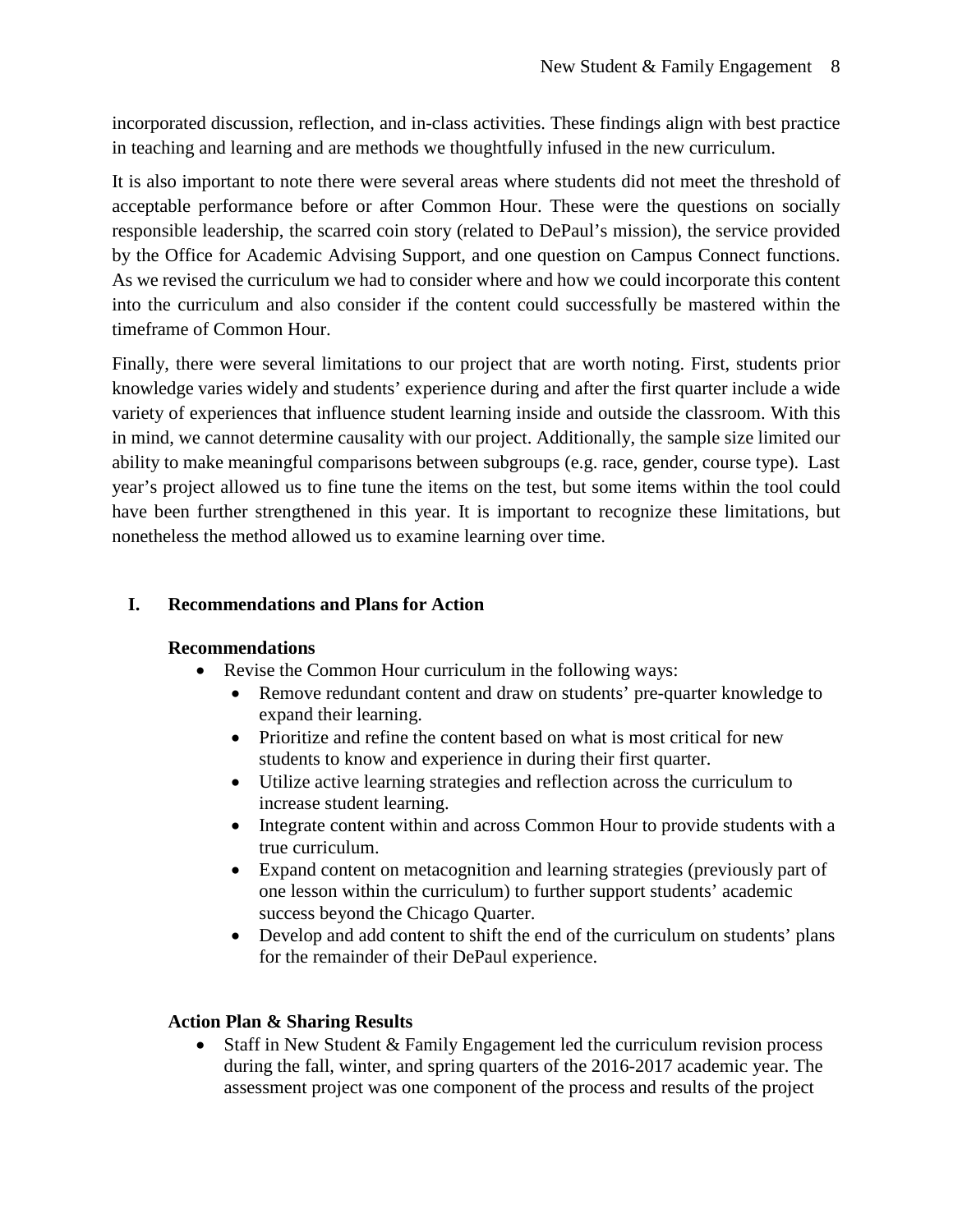were shared on ongoing basis with a core group campus partners as well as students, staff, and faculty who participate in the Chicago Quarter program.

• Table 5 (Appendix G) captures all the steps and components of the process, including when the project results were shared, as well as a timeline for the assessment project. Key assessment project dates are represented in **green in the table**.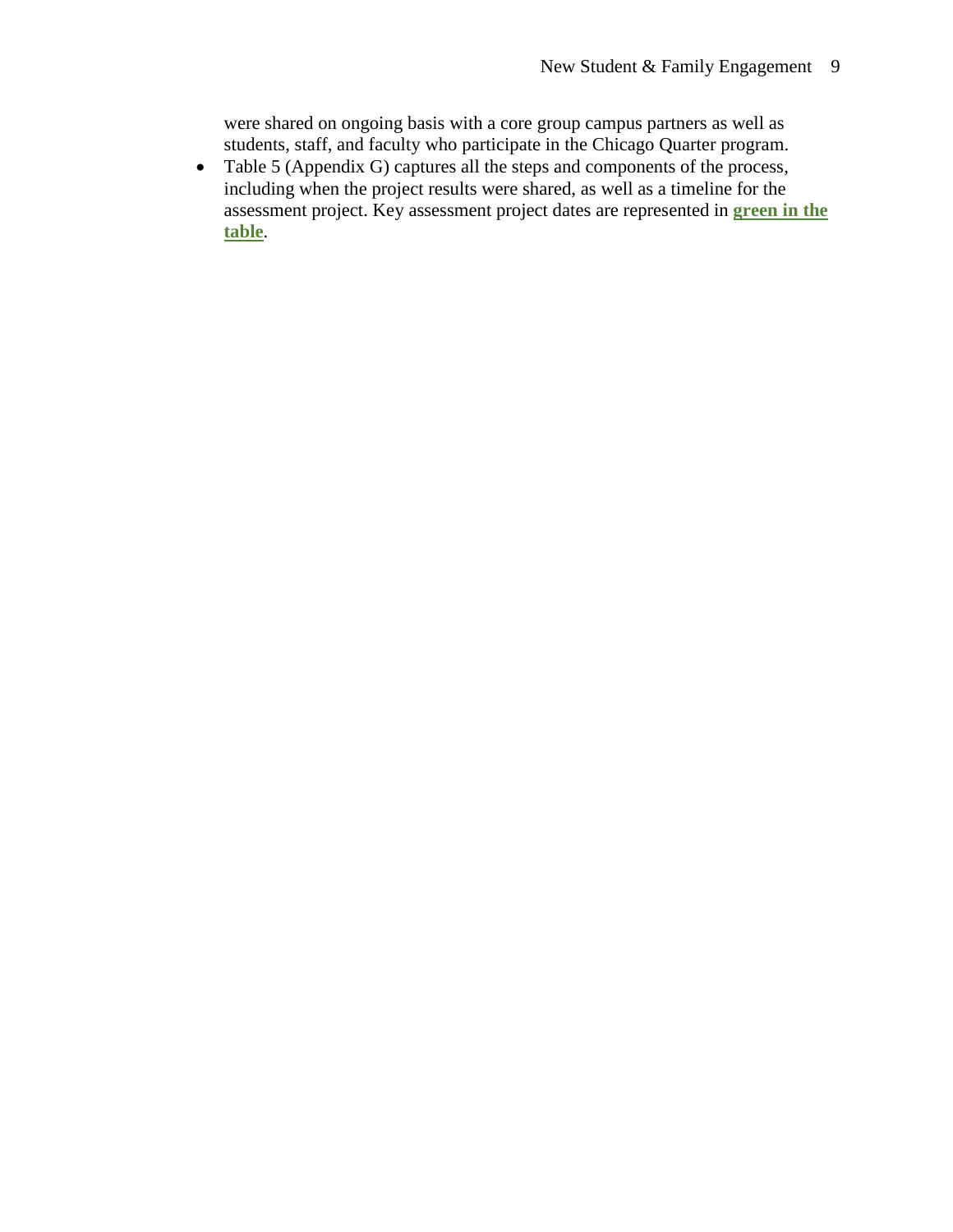# **Appendix A**

# **Pre & Post Quarter Test**

Thank you for taking the time to complete the test below. We know you are at the very beginning of your academic career here at DePaul and may have varied levels of university knowledge. We value your honest responses and encourage you to answer each question as best you can. We will use your responses to inform changes to the Common Hour portion of the Chicago Quarter program and other programs and initiatives for new students in the future. Thank you for completing the test!

### **The first set of questions are related to your understanding of the DePaul mission.**

- 1. From the list below select the **THREE** defining characteristics of DePaul.
	- Urban
	- Jesuit
	- Methodist
	- Catholic
	- Vincentian
	- I'm not sure.

#### 2. What is the Vincentian Question?

- How can I help?
- Why do we do this?
- What must be done?
- I'm not sure.

3. From the list below select **TWO** ways a student can live out the Vincentian lesson of the "scarred coin":

- Share the coin with a friend.
- Strive to see through to the human dignity of all people.
- Make a wish with the coin.
- Look past your first impression.
- Scrub the coin clean to retain the value.
- I'm not sure.

#### **The next set of questions is related to your knowledge of campus resources as well as involvement and leadership opportunities on campus.**

4. From the list below select **THREE** departments that provide academic support to students who are having a difficult time in class.

- Student Records
- University Libraries
- **•** Center for Students with Disabilities
- Financial Aid
- Writing Center
- I'm not sure.

5. From the list below select **THREE** reasons a student should visit the Office for Academic Advising Support (OAAS)?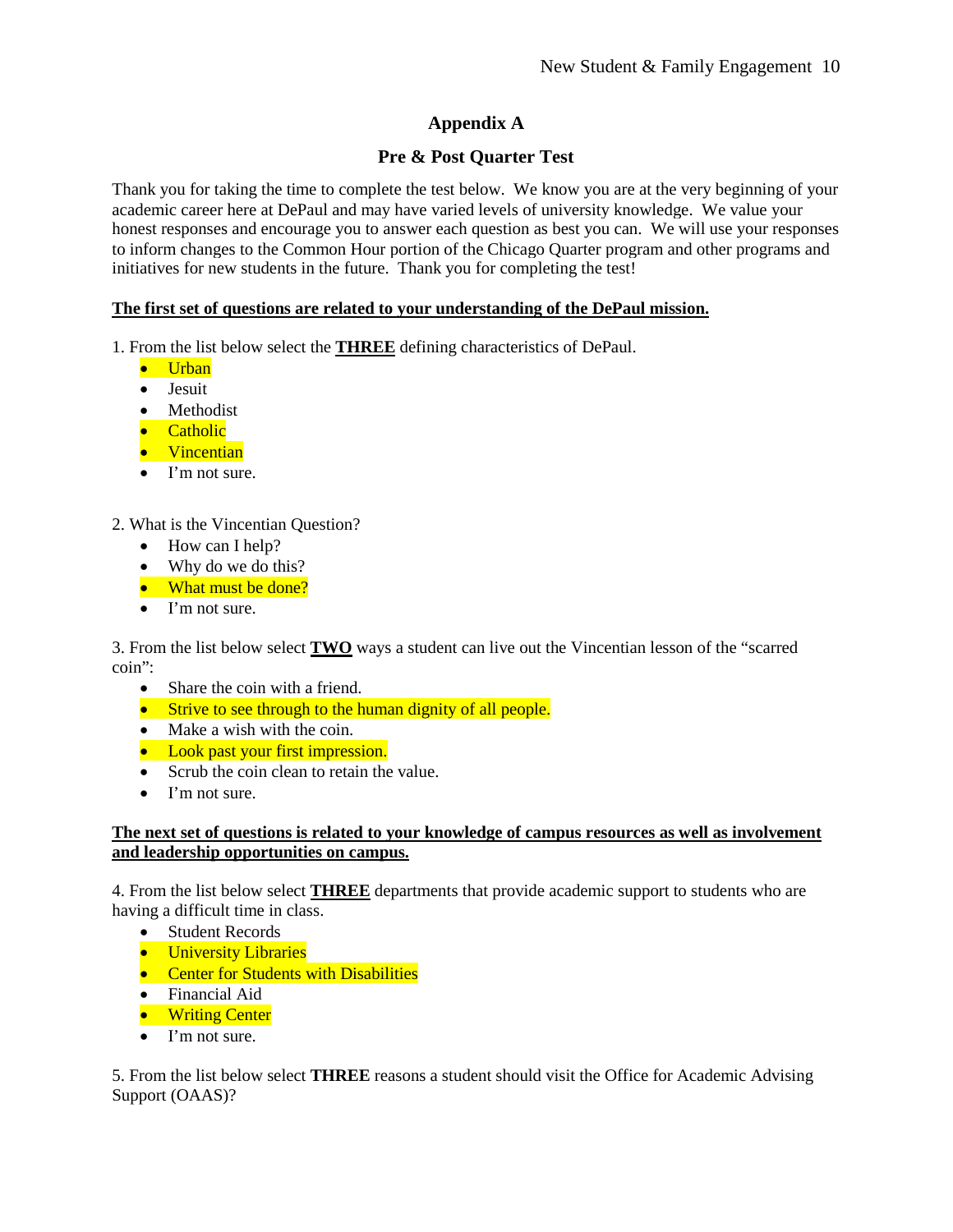- To inquire about adding a second major or a minor
- To discuss scholarship and financial aid concerns
- To submit final high school transcripts
- To explore their academic options at DePaul
- To identify their interests, skills, and values
- I'm not sure.

6. From the list below select the statement that is **NOT** true about involvement and leadership at DePaul:

- Getting involved will serve the mission of DePaul.
- Getting involved will improve my time management skills.
- Getting involved will make me an elected leader of my student organization.
- Getting involved will allow me to explore different interests.
- I'm not sure.

7. From the list below selected the **TWO** items that represent dimensions of Socially Responsible Leadership:

- Taking Seriously the Perspective of Others
- Motivating the Middle
- Social Excellence
- Inspiring a Shared Vision
- Contributing to a Larger Community
- $\overline{\cdot \cdot \cdot}$  I'm not sure.

8. From the list below select the **TWO** best strategies that you could use to be academically successful:

- Reflecting on the times I have done well and the times I have struggled.
- Using strategies I used in high school.
- Studying for a long-stretch of time the night before a test.
- Studying a little bit before and after each class.
- I'm not sure.

9. From the list below select the **THREE** best strategies you could use for exploring major and career options alongside your interests.

- Take advantage of Liberal Studies courses.
- Ask your roommate for advice.
- Utilize Alumni Sharing Knowledge (ASK) to explore majors and careers.
- Do a google search
- Explore ONET and depaul.joinhandshake.com.
- I'm not sure.

10. When does the Course Cart in Campus Connect open for the upcoming quarter?

- The first week of the current quarter.
- During the fourth week of the current quarter.
- Anytime during the current quarter.
- At the same time I can register for next quarter.
- I'm not sure.

11. From the items below select the things you need to do to plan for your next quarter of classes. Select all that apply: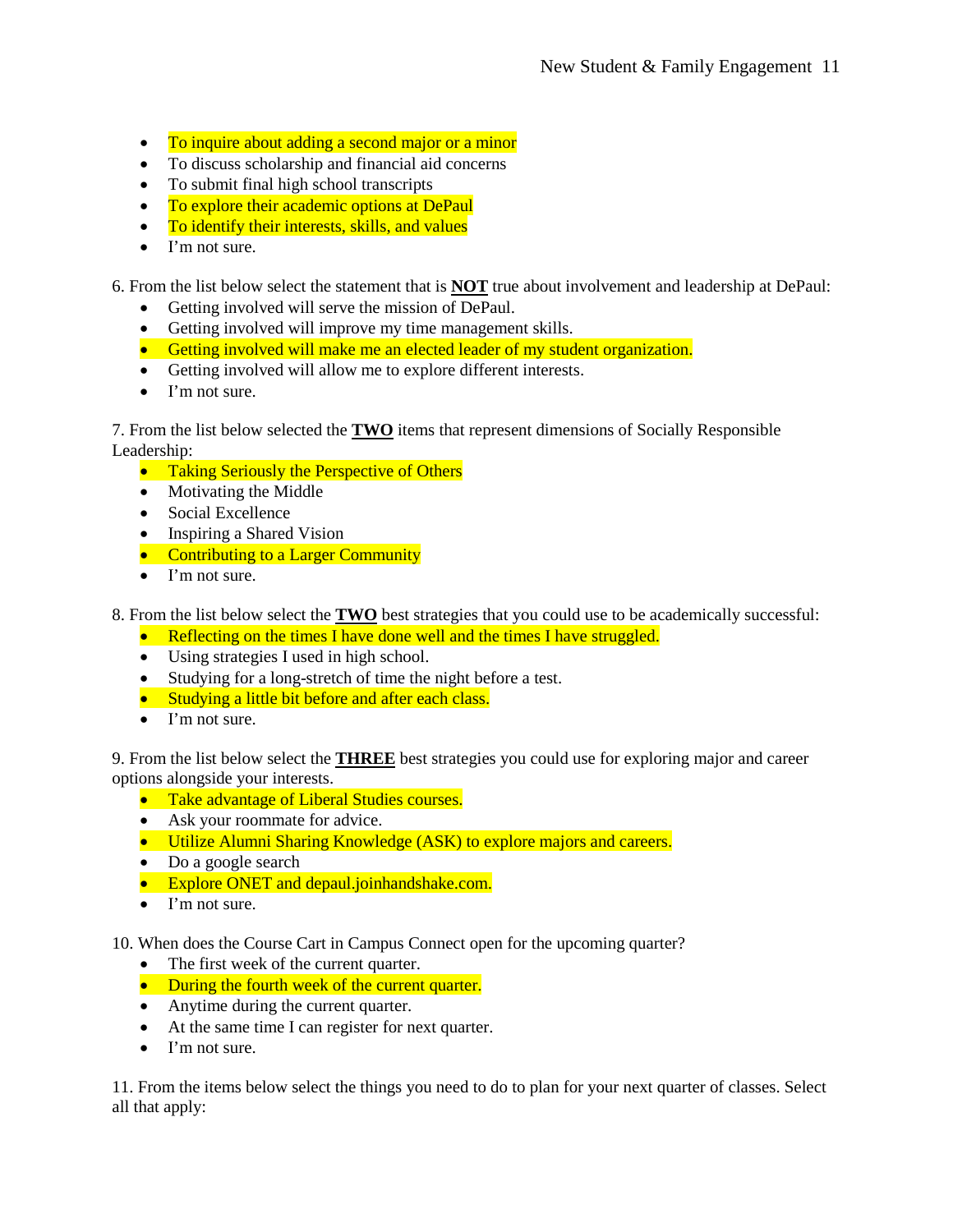- Review my degree requirements.
- Meet with my advisor.
- Check for any holds or to-do's in campus connect.
- Consider pre-requisites for class I want to enroll in.
- I'm not sure.

12. Take a look and click on the area where you can find out if you have any items to resolve that would prevent you from registering for classes. When clicking ensure the red dot is in the appropriate area.

13. Take a look and click on the area where you can view your Degree Progress Report, view an unofficial transcript, and change your major or minor. When clicking ensure the red dot is in the appropriate area.

14. Take a look and click on the area where you can find information on who to talk to for academic advising. When clicking ensure the red dot is in the appropriate area.

15. Take a look and click on the area where you can find out when you're eligible to start registering for next quarter's classes. When clicking ensure the red dot is in the appropriate area.

16. From the following options, select the **THREE** most important items to consider when creating your budget.

- Assessing your needs and wants
- How much money your friends have to spend
- Knowing your money personality
- **•** Tracking your expenses
- Doing free activities
- I'm not sure

17. From the following options, select the **THREE** most important factors to consider when borrowing money for school.

- Post-Graduation expected salary
- **•** Expected loan debt at graduation
- What a friend or sibling is borrowing
- How much money my parents make
- Interest rates on loans
- I'm not sure

#### **The next set of questions is related to personal safety and consent.**

18. Imagine you are a party with friends where alcohol is present. From the list below select **THREE** ways you could stay safe if you choose to drink:

- Avoid mixing drugs, including alcohol.
- Drink things like coffee or energy drinks to wake you up.
- Measure your own drinks.
- Go to bathroom frequently to let the alcohol out of your system.
- Make a plan with a friend.
- I'm not sure.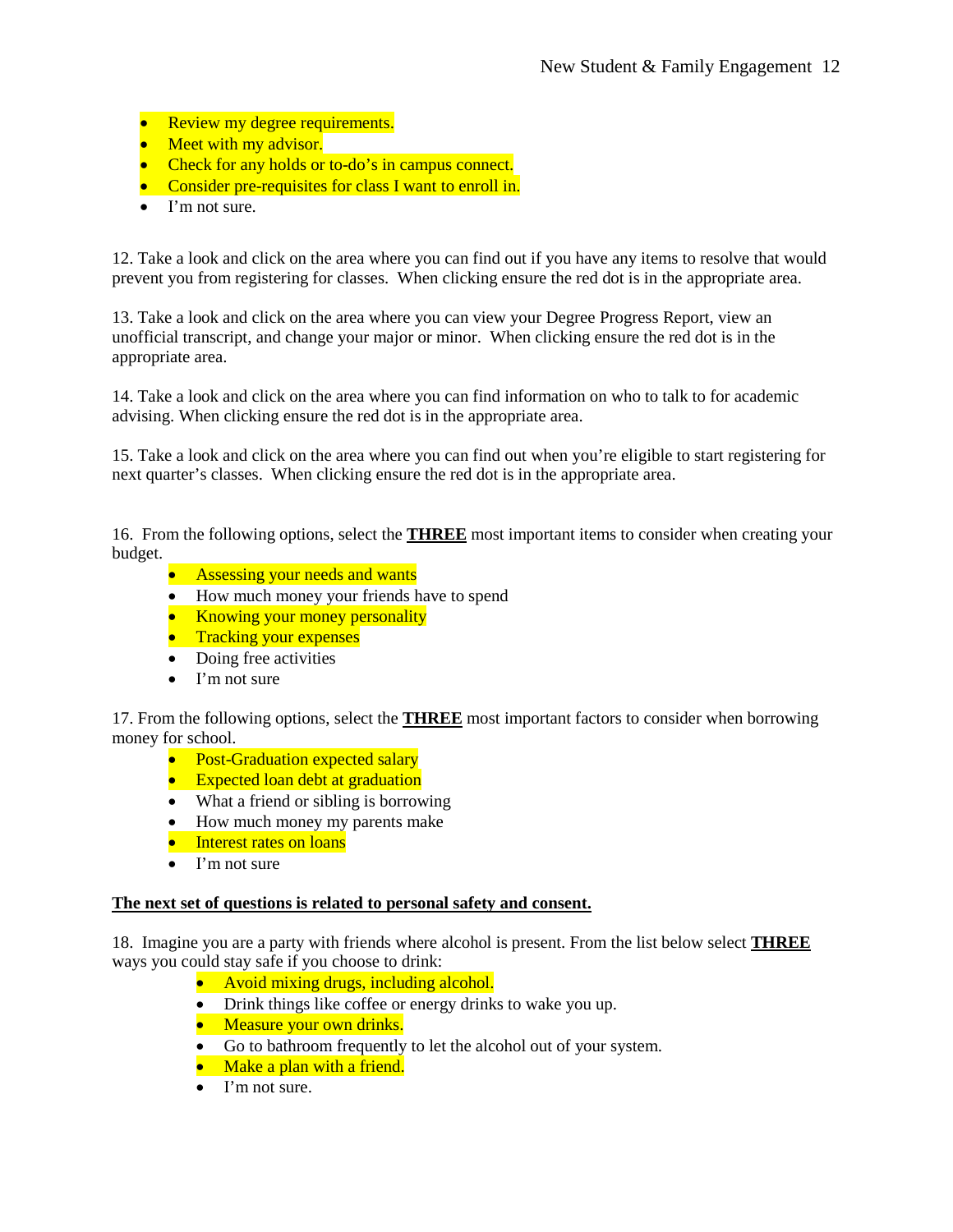19. Again, Imagine you are at a party and you notice someone is trying to take advantage of an intoxicated person in a sexual way. From the list below select the best **THREE** ways you could intervene:

- Recruit the help of friends for either one or both people involved.
- Call for a ride and leave.
- Cause a distraction spill your drink, unplug the music, turn on the lights.
- Call 911 or Public Safety.
- Trust that their friends are taking care of it.
- I'm not sure.

20. Read the statements about consent below and select **THREE** statements that are TRUE about consent.

- Consent must be both a verbal and physical yes.
- Consent can be obtained from individuals who are incapacitated, including as a result of alcohol and/or drugs.
- Consent can be withdrawn at any time.
- Consent must be voluntary.
- Once consent is obtained it is assumed for every sexual act following.
- I'm not sure.

21. From the statements below select the statement that is **true** regarding of the definition of privilege. Privilege refers to the benefits, rights, and access given based on:

- Someone's social identities and exists at an individual level only.
- Someone's personal accomplishments and exists at an individual and institutional level.
- Someone's social identities and exists at an individual and institutional level.
- Someone's personal accomplishments and exists at an individual level only.
- I'm not sure.

22. From the statements below select the statement that is **true** regarding the definition of oppression. Oppression refers to benefits, rights, and access denied based on:

- Someone's social identities and exists at an individual level only.
- Someone's personality traits or characteristics and exists at an individual and institutional level.
- Someone's social identities and exists at an individual and institutional level.
- Someone's personality traits or characteristics and exists at an individual level only.
- I'm not sure.

END OF SURVEY MESSAGE: Thank you for taking the time to complete the test. We will use your responses to inform changes to the Common Hour portion of the Chicago Quarter program and other programs and initiatives for new students in the future. Best of luck in your first quarter at DePaul!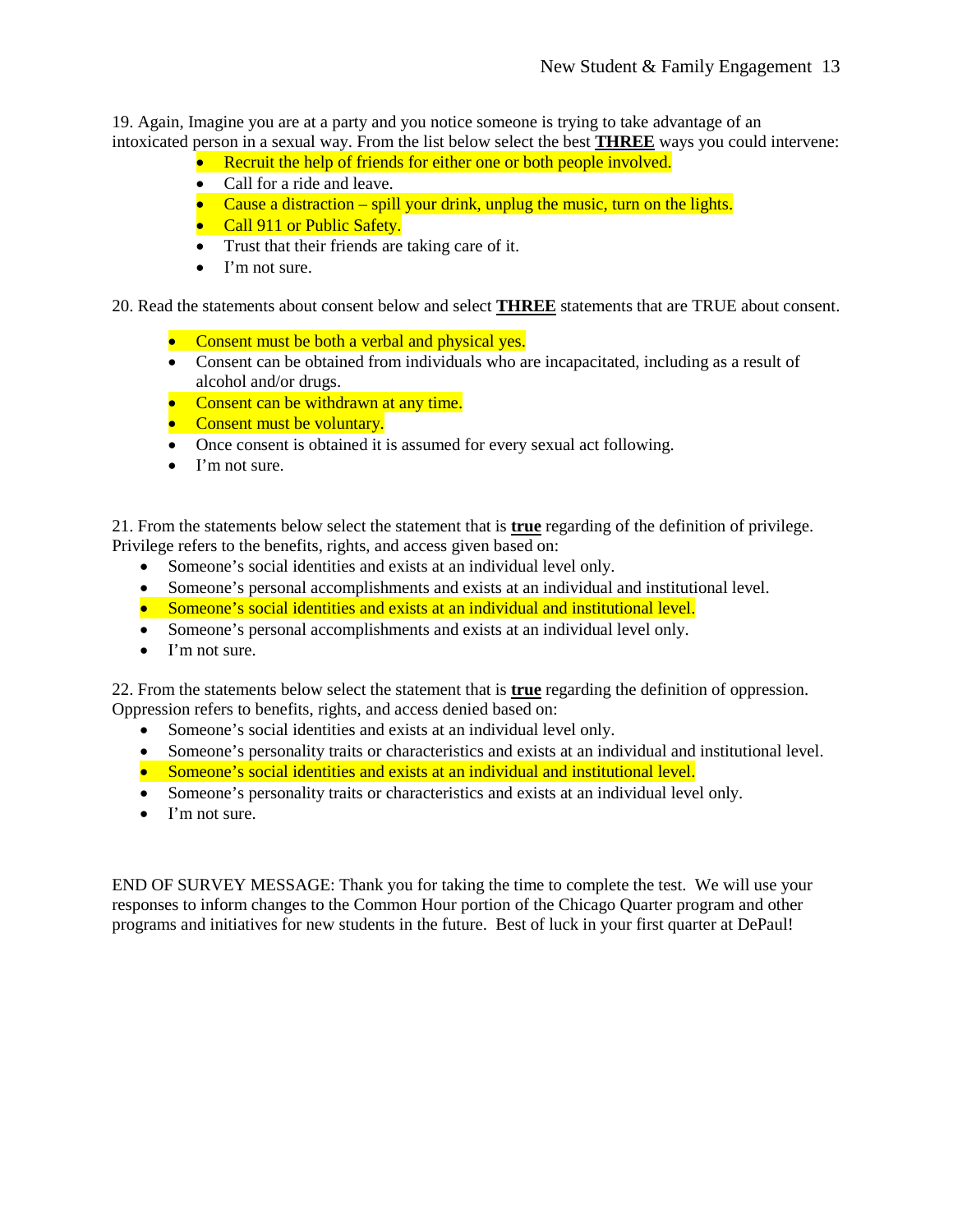## Appendix B

### Sample Overview

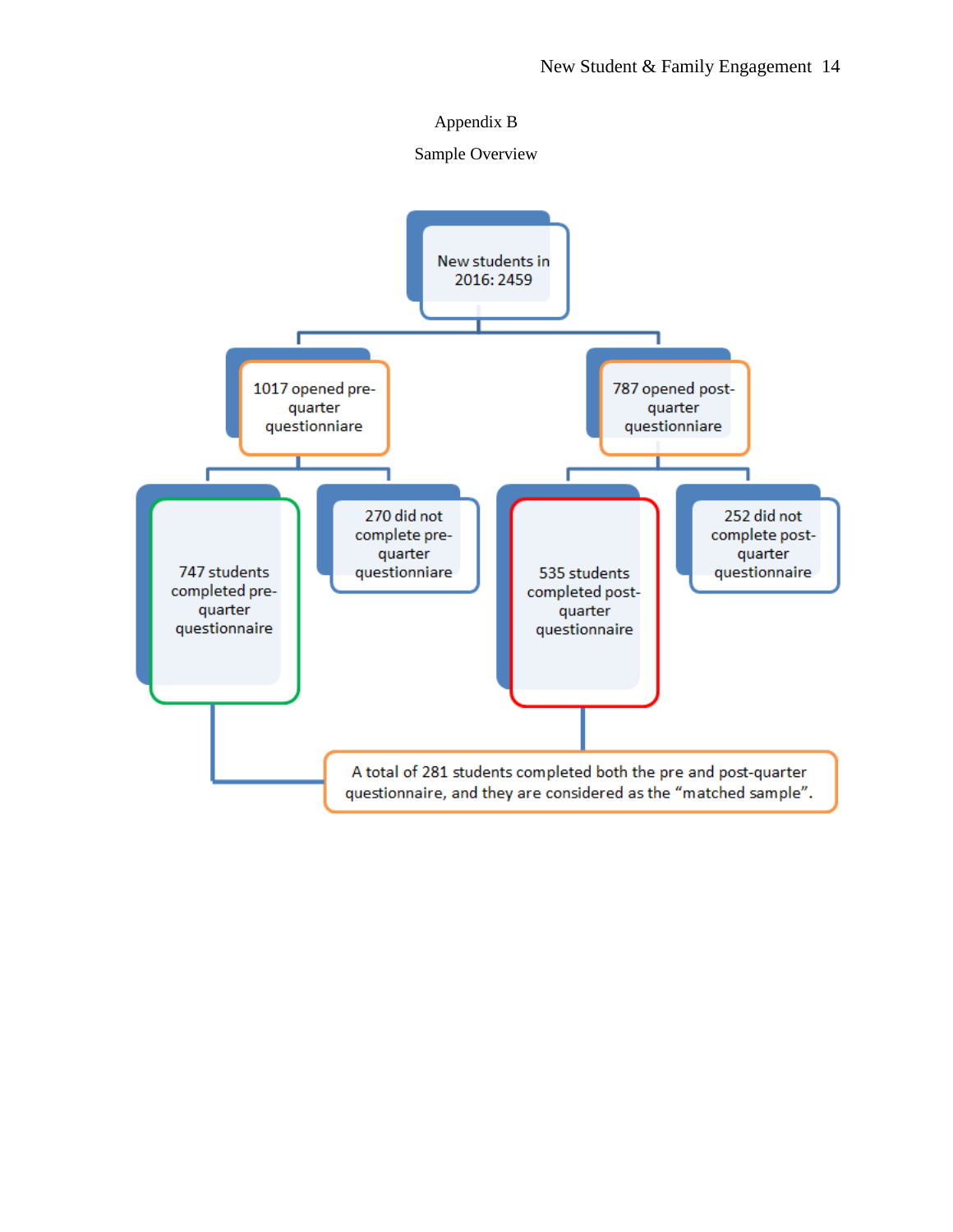# Appendix C

# Overview of Accuracy Rates

The graph below represents the change in accuracy rate of each question between the pre-quarter and post-quarter survey (ordered from highest rate of change to lowest range of change).

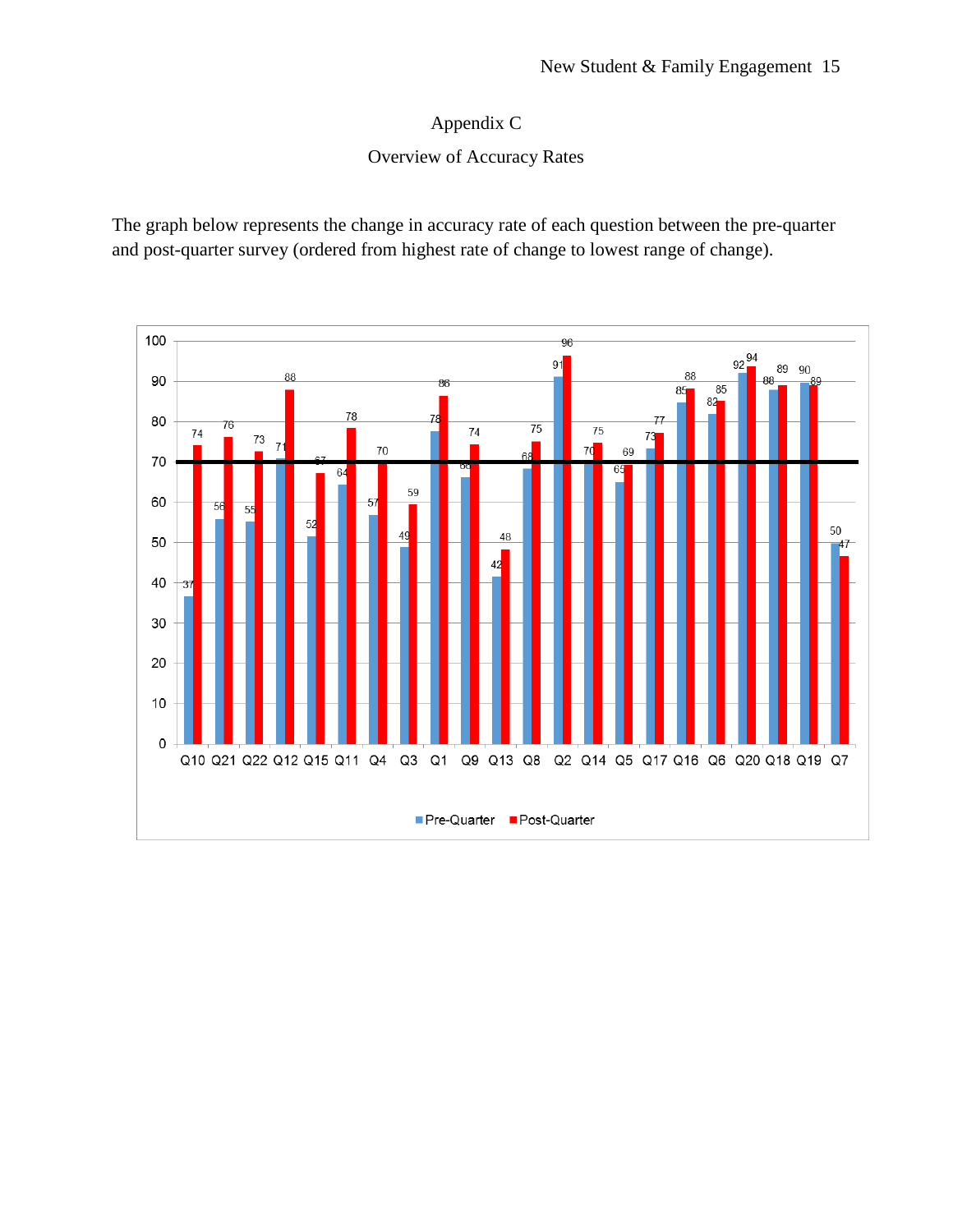# Appendix D

## Table 2. Overview of Performance of Matched Sample

The table below captures the following:

- 1) Questions with an accuracy rate above the 70% threshold in the pre-quarter test (the blue shade area of the table). For topics associated with these questions, the data demonstrates that students came to DePaul with sufficient relevant knowledge.
- 2) Questions with an accuracy rate below the threshold in the pre-test but above the threshold in the post-test (the orange shade area of the table). These are areas where the data demonstrates gains in student knowledge after Common Hour.
- 3) Questions with an accuracy rate below the threshold in both the pre and post-test (the purple shade area of the table). These are the areas where the data demonstrates student knowledge was insufficient both before and after Common Hour.

| <b>Lesson</b>                  | <b>Question Topic</b>                            | <b>Question</b><br><b>Number</b> | Met<br><b>Threshold in</b><br><b>Pre-Quarter</b> | Met<br><b>Threshold in</b><br><b>Post-Quarter</b> | <b>Increase in</b><br><b>Accuracy</b><br><b>Rate from</b><br><b>Pre to Post</b> |
|--------------------------------|--------------------------------------------------|----------------------------------|--------------------------------------------------|---------------------------------------------------|---------------------------------------------------------------------------------|
| <b>Sense of Belonging</b>      | Defining Characteristics<br>of DePaul            | #1                               | <b>YES</b>                                       | <b>YES</b>                                        | 9%                                                                              |
| <b>Sense of Belonging</b>      | <b>Vincentian Question</b>                       | #2                               | <b>YES</b>                                       | <b>YES</b>                                        | 5%                                                                              |
| <b>Tech &amp; Registration</b> | Where to find to-dos in<br><b>Campus Connect</b> | #12                              | <b>YES</b>                                       | <b>YES</b>                                        | 17%                                                                             |
| <b>Tech &amp; Registration</b> | Where to find advisor<br>info in Campus Connect  | #14                              | <b>YES</b>                                       | <b>YES</b>                                        | 5%                                                                              |
| <b>Financial Fitness</b>       | Creating a Budget                                | #16                              | <b>YES</b>                                       | <b>YES</b>                                        | 4%                                                                              |
| <b>Financial Fitness</b>       | <b>Taking Out Student</b><br>Loans               | #17                              | <b>YES</b>                                       | <b>YES</b>                                        | 4%                                                                              |
| Involvement &<br>Leadership    | Benefits of involvement                          | #6                               | <b>YES</b>                                       | <b>YES</b>                                        | 3%                                                                              |
| <b>Health &amp; Wellness</b>   | <b>Harm Reduction</b>                            | #18                              | <b>YES</b>                                       | <b>YES</b>                                        | 1%                                                                              |
| <b>Health &amp; Wellness</b>   | <b>Definition of Consent</b>                     | #20                              | <b>YES</b>                                       | <b>YES</b>                                        | 1%                                                                              |
| <b>Health &amp; Wellness</b>   | <b>Bystander Intervention</b>                    | #19                              | <b>YES</b>                                       | <b>YES</b>                                        | $-1\%$                                                                          |
| <b>Tech &amp; Registration</b> | <b>Course Cart Date</b>                          | #10                              | NO <sub>1</sub>                                  | <b>YES</b>                                        | 37%                                                                             |
| <b>Tech &amp; Registration</b> | <b>Planning for Next</b><br>Quarter              | #11                              | NO <sub>1</sub>                                  | <b>YES</b>                                        | 14%                                                                             |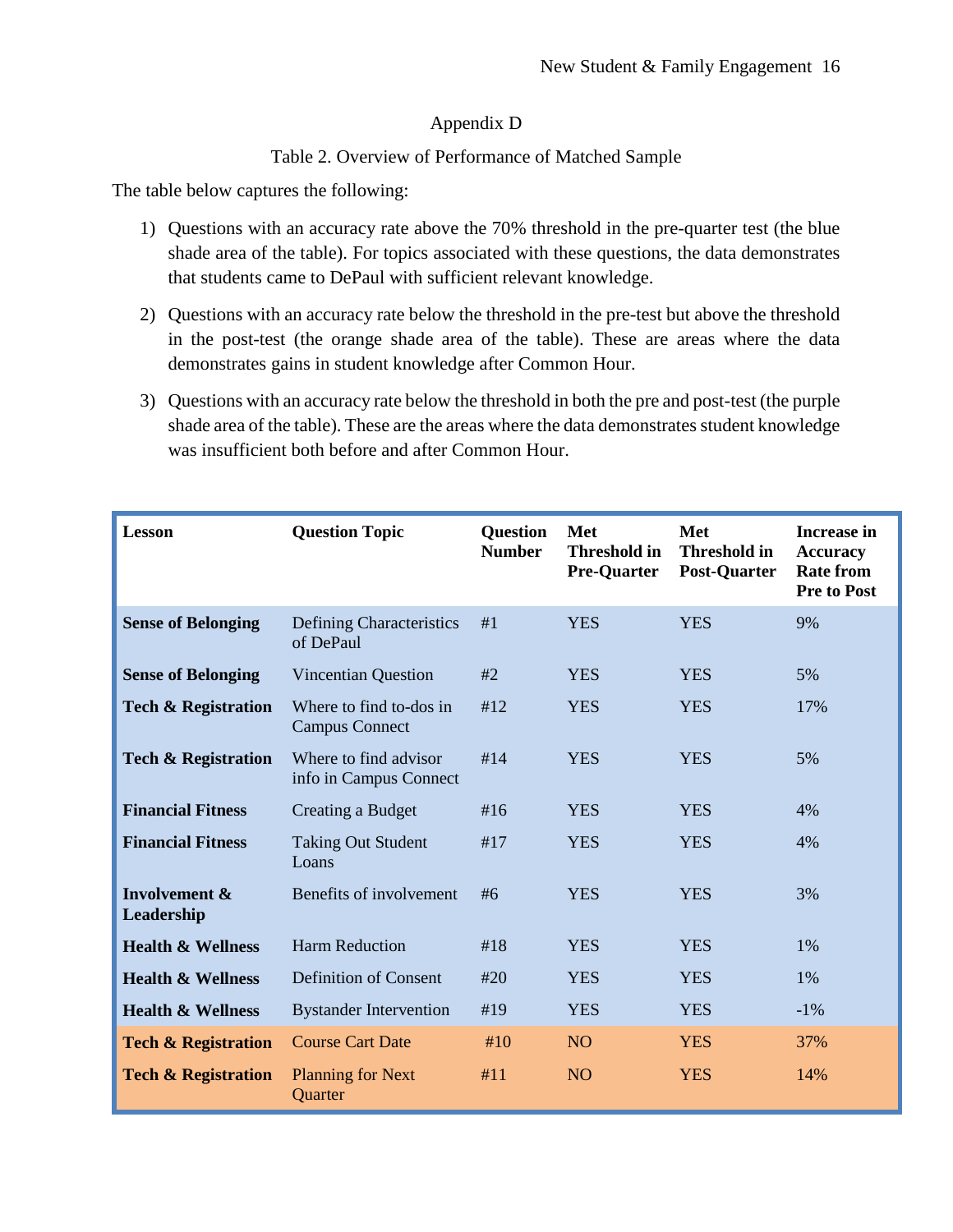| <b>Diversity &amp; Social</b><br><b>Justice</b> | Definition of Privilege                           | #21 | NO              | <b>YES</b>      | 20%   |
|-------------------------------------------------|---------------------------------------------------|-----|-----------------|-----------------|-------|
| <b>Diversity &amp; Social</b><br><b>Justice</b> | <b>Definition of Oppression</b>                   | #22 | NO              | <b>YES</b>      | 17%   |
| <b>Academic Success</b>                         | <b>Academic Support</b><br><b>Resources</b>       | #4  | NO              | <b>YES</b>      | 13%   |
| <b>Academic Success</b>                         | <b>Strategies for Exploring</b><br>Major & Career | #9  | NO              | <b>YES</b>      | 8%    |
| <b>Academic Success</b>                         | <b>Strategies for Academic</b><br><b>Success</b>  | #8  | NO              | <b>YES</b>      | 7%    |
| <b>Sense of Belonging</b>                       | <b>Scarred Coin</b>                               | #3  | NO <sub>1</sub> | NO <sub>1</sub> | 11%   |
| <b>Tech &amp; Registration</b>                  | Where to Find<br><b>Enrollment Dates</b>          | #15 | NO <sub>1</sub> | N <sub>O</sub>  | 16%   |
| <b>Tech &amp; Registration</b>                  | Where to find DPR,<br>Transcript, Major           | #13 | NO <sub>1</sub> | NO <sub>1</sub> | 7%    |
| Ed. & Career<br><b>Planning</b>                 | Office of Academic<br><b>Advising Support</b>     | #5  | NO              | NO <sub>1</sub> | 4%    |
| Involvement &<br>Leadership                     | Socially Responsible<br>Leadership                | #7  | NO <sub>1</sub> | NO <sub>1</sub> | $-3%$ |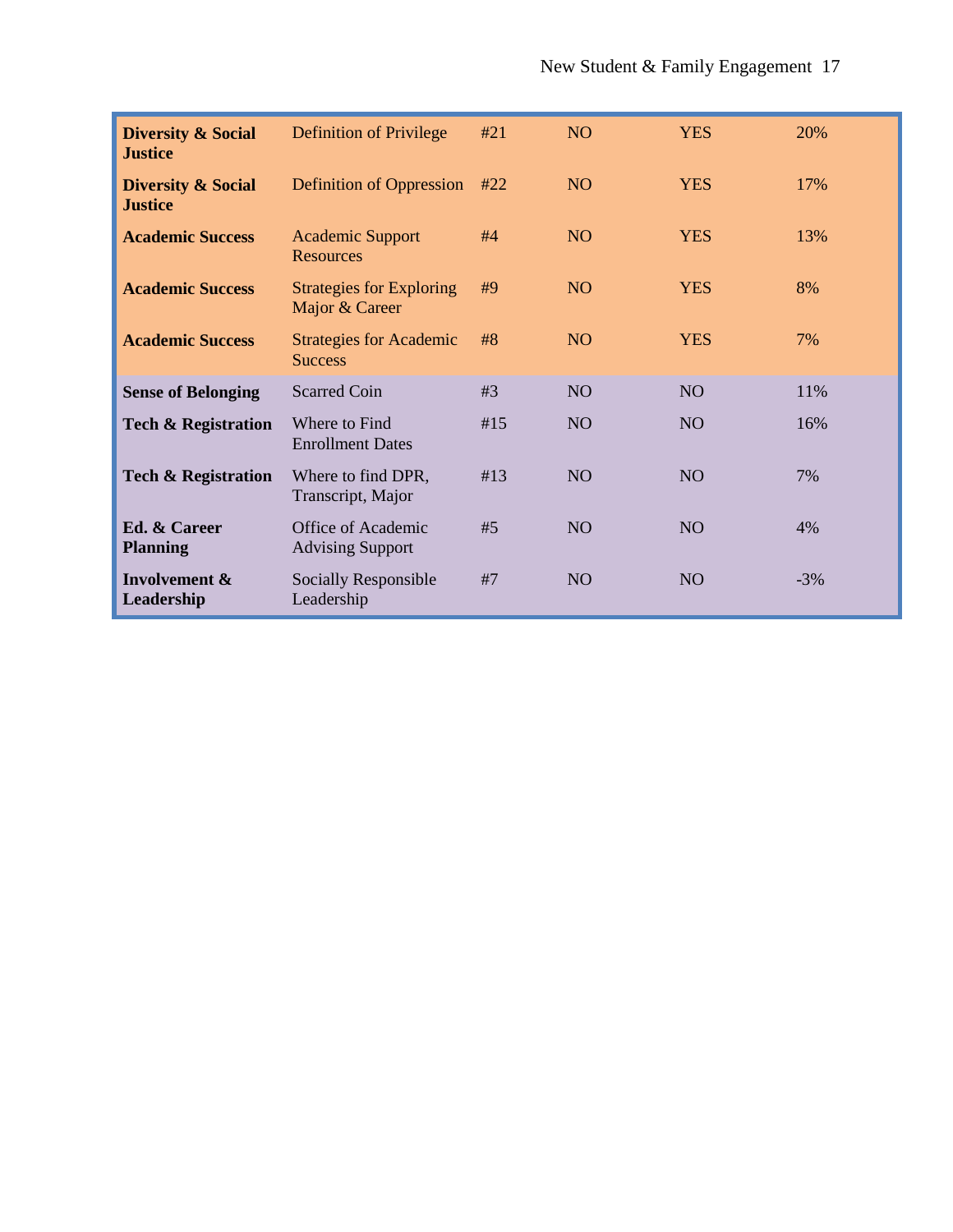# Appendix E

| <b>Lesson</b>                 | <b>Question Topic</b>                             | Met<br><b>Threshold</b><br>in Pre-<br>Quarter | Met<br><b>Threshold in</b><br>Post-Quarter | <b>Statistically</b><br><b>Significant</b><br><b>Change</b> | Increase/<br><b>Decrease</b><br>of<br><b>Accuracy</b><br><b>Rate from</b><br>Pre to<br>Post |
|-------------------------------|---------------------------------------------------|-----------------------------------------------|--------------------------------------------|-------------------------------------------------------------|---------------------------------------------------------------------------------------------|
| Tech &<br>Registration        | <b>Course Cart Date</b>                           | NO                                            | <b>YES</b>                                 | <b>YES</b>                                                  | 37%                                                                                         |
| Diversity &<br>Social Justice | Privilege                                         | NO                                            | <b>YES</b>                                 | <b>YES</b>                                                  | 20%                                                                                         |
| Diversity &<br>Social Justice | Oppression                                        | NO                                            | <b>YES</b>                                 | <b>YES</b>                                                  | 17%                                                                                         |
| Tech &<br>Registration        | Screenshot: Holds & To Dos                        | <b>YES</b>                                    | <b>YES</b>                                 | <b>YES</b>                                                  | 17%                                                                                         |
| Tech &<br>Registration        | Screenshot: Enrollment<br>Dates                   | NO                                            | NO                                         | <b>YES</b>                                                  | 16%                                                                                         |
| Tech &<br>Registration        | Planning for Next Quarter                         | NO                                            | <b>YES</b>                                 | <b>YES</b>                                                  | 14%                                                                                         |
| Academic<br>Success           | Academic Support<br>Resources                     | NO                                            | <b>YES</b>                                 | <b>YES</b>                                                  | 13%                                                                                         |
| Sense of<br>Belonging         | Scarred Coin                                      | NO                                            | NO                                         | <b>YES</b>                                                  | 11%                                                                                         |
| Sense of<br>Belonging         | Defining Characteristics of<br>DePaul             | <b>YES</b>                                    | <b>YES</b>                                 | <b>YES</b>                                                  | 9%                                                                                          |
| Ed. & Career<br>Planning      | <b>Strategies for Exploring</b><br>Major & Career | NO                                            | <b>YES</b>                                 | <b>YES</b>                                                  | 8%                                                                                          |
| Academic<br><b>Success</b>    | Strategies for Academic<br><b>Success</b>         | NO                                            | <b>YES</b>                                 | <b>YES</b>                                                  | 7%                                                                                          |
| Sense of<br>Belonging         | Vincentian Question                               | <b>YES</b>                                    | <b>YES</b>                                 | <b>YES</b>                                                  | 5%                                                                                          |

# Table 3. Overview of Statistical Significance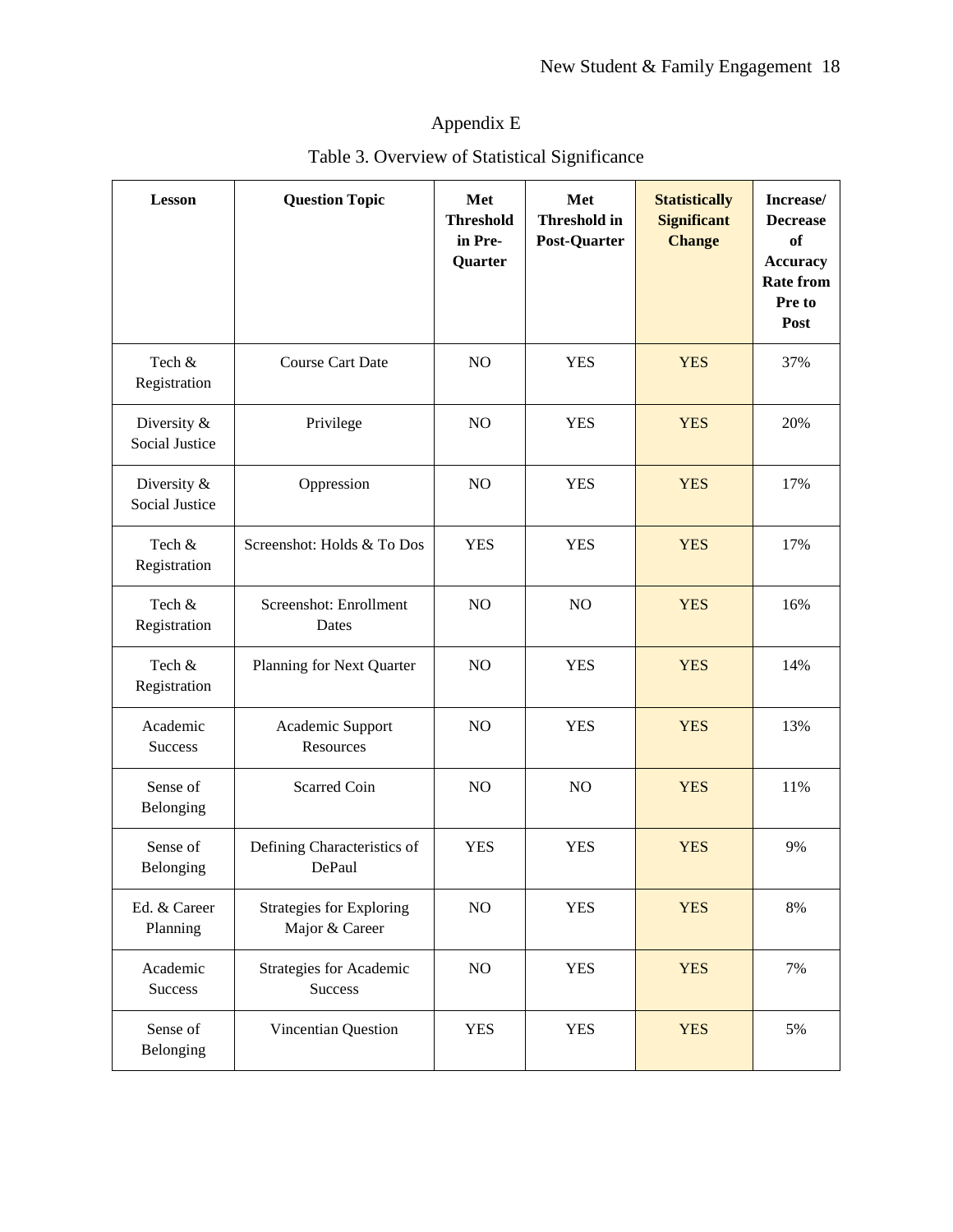| Tech &<br>Registration                               | Screenshot: DPR, Transript,<br>Major Change        | N <sub>O</sub> | NO             | NO             | 7%     |
|------------------------------------------------------|----------------------------------------------------|----------------|----------------|----------------|--------|
| Tech &<br>Registration                               | Screenshot: Academic<br><b>Advisor Information</b> | <b>YES</b>     | <b>YES</b>     | NO             | 5%     |
| Ed. & Career<br>Planning &<br>Registration &<br>Tech | Office of Academic<br><b>Advising Support</b>      | N <sub>O</sub> | N <sub>O</sub> | N <sub>O</sub> | 4%     |
| Financial<br>Fitness                                 | Creating a Budget                                  | <b>YES</b>     | <b>YES</b>     | NO             | 4%     |
| Financial<br>Fitness                                 | <b>Taking Out Student Loans</b>                    | <b>YES</b>     | <b>YES</b>     | N <sub>O</sub> | 4%     |
| Involvement &<br>Leadership                          | Organization Involvement                           | <b>YES</b>     | <b>YES</b>     | N <sub>O</sub> | 3%     |
| Health &<br>Wellness                                 | Harm Reduction                                     | <b>YES</b>     | <b>YES</b>     | N <sub>O</sub> | 1%     |
| Health &<br>Wellness                                 | Consent                                            | <b>YES</b>     | <b>YES</b>     | N <sub>O</sub> | 1%     |
| Health &<br>Wellness                                 | <b>Bystander Intervention</b>                      | <b>YES</b>     | <b>YES</b>     | N <sub>O</sub> | $-1\%$ |
| Involvement &<br>Leadership                          | Socially Responsible<br>Leadership                 | N <sub>O</sub> | N <sub>O</sub> | NO             | $-3%$  |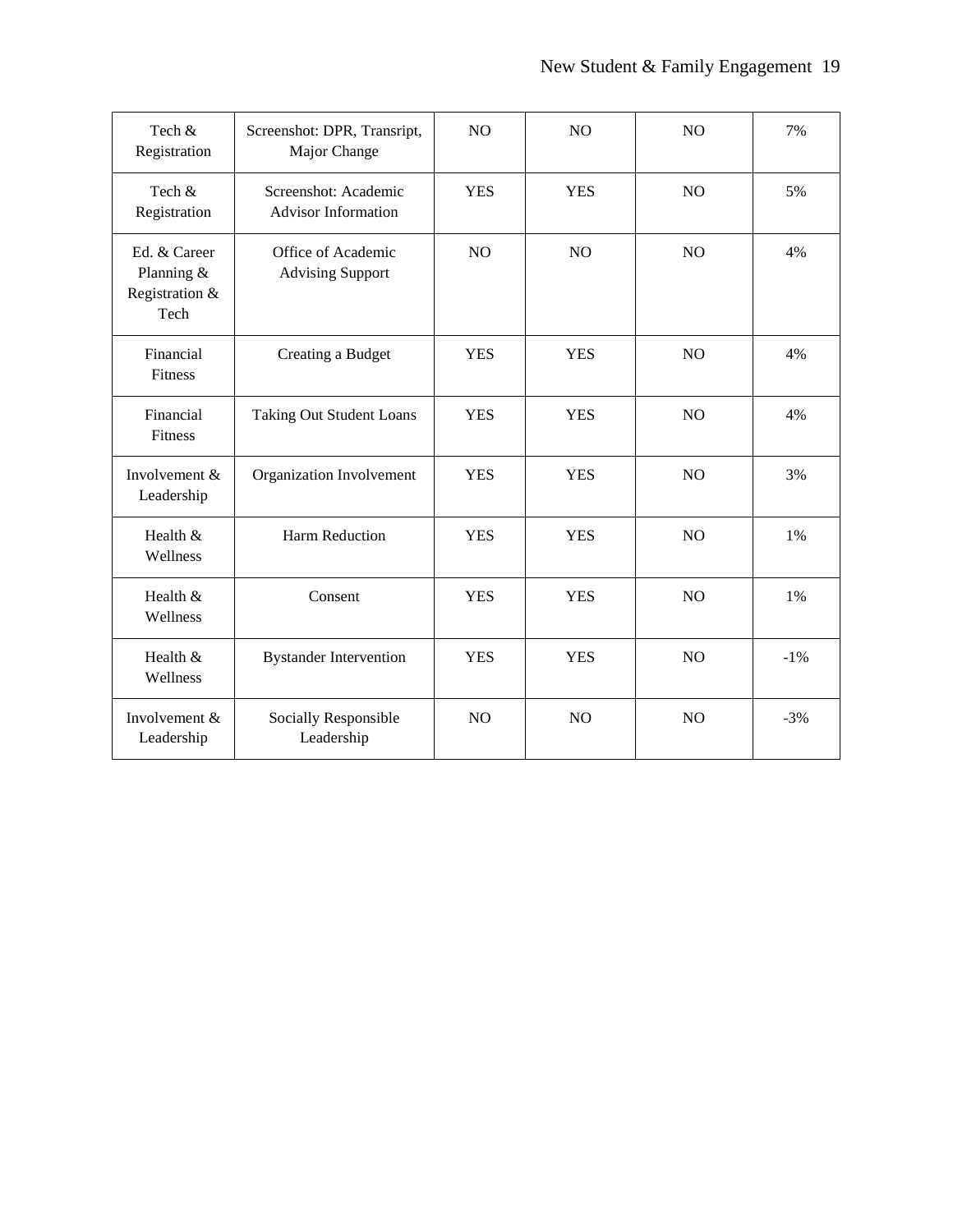# Appendix F.

# Table 4. Knowledge Demonstrated Before & After Common Hour

| <b>Knowledge Demonstrated Before Common Hour</b> |                                                                   |  |  |
|--------------------------------------------------|-------------------------------------------------------------------|--|--|
| <b>Lesson</b>                                    | <b>Topic</b>                                                      |  |  |
| <b>DePaul Mission</b>                            | <b>Characteristics of DePaul</b>                                  |  |  |
|                                                  | The Vincentian question                                           |  |  |
| Leadership & Involvement                         | <b>Benefits of Involvement</b>                                    |  |  |
| Campus Connect & Course Registration             | Where to find to-dos $&$ advisor info                             |  |  |
| <b>Financial Fitness</b>                         | Key factors to consider when preparing a<br>budget and borrowing  |  |  |
| Health & Wellness                                | Definition of consent                                             |  |  |
|                                                  | Harm reduction strategies                                         |  |  |
|                                                  | <b>Knowledge Demonstrated After Common Hour</b>                   |  |  |
| <b>Lesson</b>                                    |                                                                   |  |  |
|                                                  | <b>Topic</b>                                                      |  |  |
| <b>Diversity and Social Justice</b>              | Definition of privilege and oppression                            |  |  |
| Campus Connect & Course Registration             | <b>Course Cart opening time</b>                                   |  |  |
|                                                  | How to plan for next quarter's classes                            |  |  |
| <b>Academic Success</b>                          | Strategies to explore major and career                            |  |  |
|                                                  | Strategies for academic success<br>Resources for academic support |  |  |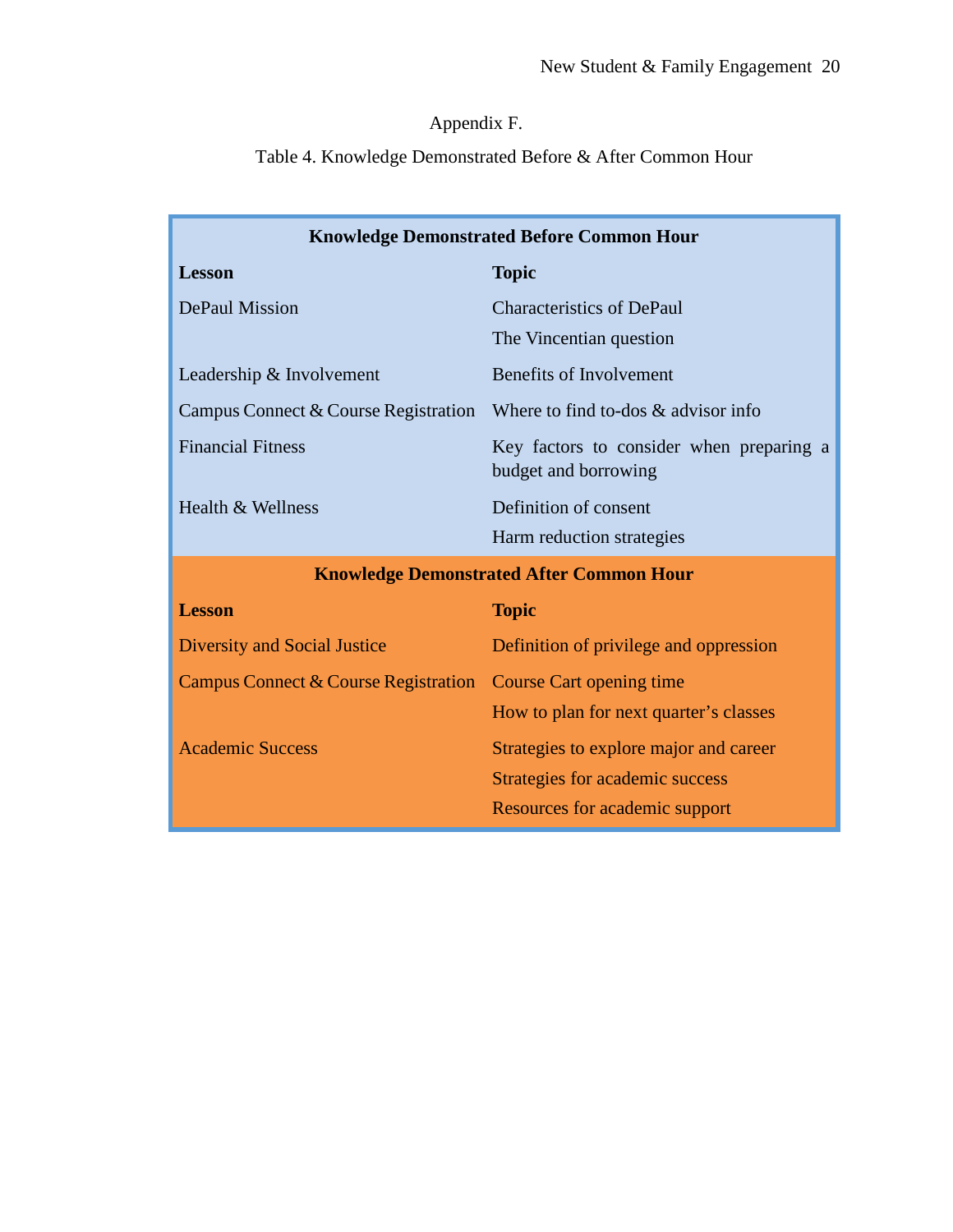# Appendix G

# Table 5. Action Plan & Timeline

| <b>Date</b>                 | <b>Step in Curriculum Review &amp;</b><br><b>Assessment Project Process</b> | <b>Relevant Notes</b>                                                                                                                                                                                                                              |
|-----------------------------|-----------------------------------------------------------------------------|----------------------------------------------------------------------------------------------------------------------------------------------------------------------------------------------------------------------------------------------------|
| August $15-$<br>September 6 | All freshmen receive email with pre-<br>quarter test                        |                                                                                                                                                                                                                                                    |
| September 9                 | <b>Pre-Quarter Test Closes</b>                                              |                                                                                                                                                                                                                                                    |
| September 29                | <b>Common Hour Partner Meeting</b>                                          | Introduce Curriculum Review &<br>$\bullet$<br><b>Revision Process</b><br>Review Fink & Hansen's Models                                                                                                                                             |
| October $4-31$              | <b>Analyze Pre-Quarter Data</b>                                             | Completed by Graduate Intern                                                                                                                                                                                                                       |
| October 7                   | CQM & Staff Professional Advisory<br>Meeting                                | Share curriculum review and<br>assessment project updates                                                                                                                                                                                          |
| October 13                  | <b>Common Hour Partner Meeting</b>                                          | FY Student Success & Retention<br>$\bullet$<br><b>Risk Factors</b><br><b>Identity Consciousness in</b><br>$\bullet$<br><b>Curriculum Development</b><br>Begin Brainstorm "What do FY<br>$\bullet$<br>students need to be successful at<br>DePaul?" |
| October 31                  | Discover Chicago students receive<br>email with post-quarter test           |                                                                                                                                                                                                                                                    |
| November 3                  | <b>Common Hour Partner Meeting</b>                                          | Continue Brainstorm "What do FY<br>$\bullet$<br>students need to be successful at<br>DePaul?"<br>Review draft of Big Ideas &<br>$\bullet$<br><b>Enduring Understandings</b>                                                                        |
| November 11                 | CQM & Staff Professional Advisory<br>Meeting                                | Share curriculum review and<br>assessment project updates                                                                                                                                                                                          |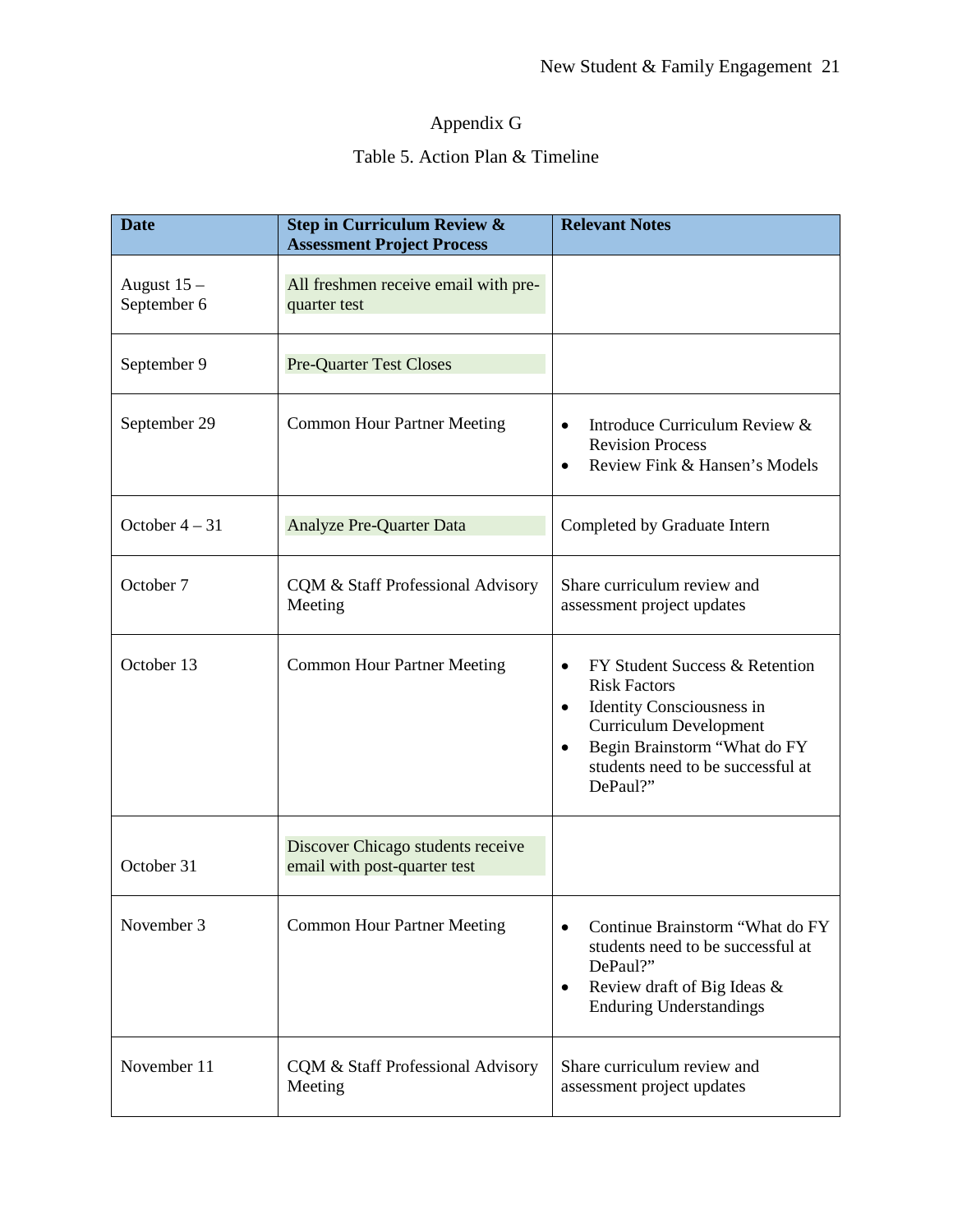| November 17                          | <b>Explore Chicago students receive</b><br>email with post-quarter test |                                                                                                      |
|--------------------------------------|-------------------------------------------------------------------------|------------------------------------------------------------------------------------------------------|
| November 18                          | <b>Common Hour Partner Meeting</b>                                      | Presentation of Pre-Quarter Data<br>$\bullet$<br>by Graduate Intern                                  |
| December 2                           | <b>Post Quarter Test Closes</b>                                         |                                                                                                      |
| December $5 -$<br>December 15        | Analyze post-quarter data and<br>matched sample data                    | Completed by Graduate Intern                                                                         |
| December 15                          | <b>Common Hour Partner Meeting</b>                                      | Review drafts of Big Ideas, Enduring<br>Understandings, & Learning Outcomes                          |
| January 6                            | CQM & Staff Professional Advisory<br>Meeting                            | Share curriculum review and<br>assessment project updates                                            |
| January 17                           | <b>Common Hour Partner Meeting</b>                                      | 2016 Assessment Project Results &<br>Curriculum Map Review (Data<br>presentation by Graduate Intern) |
| January 23 -<br>February 3           | <b>Small Group Meetings</b><br>(By Lesson or Unit)                      | Discuss relevant data, revise outcomes<br>and discuss curriculum changes                             |
| February 2                           | CQM & Staff Professional Advisory<br>Meeting                            | Share curriculum review and<br>assessment project updates                                            |
| February 6 – March<br>$\overline{2}$ | NSFE drafts and finalizes 2017<br>lessons                               | NSFE consults with relevant<br>departments as needed.                                                |
| March 2                              | All drafts of 2017 lessons complete                                     |                                                                                                      |
| March 3                              | CQM & Staff Professional Advisory<br>Meeting                            | Share curriculum review and<br>assessment project updates                                            |
| March 6 - March 17                   |                                                                         |                                                                                                      |